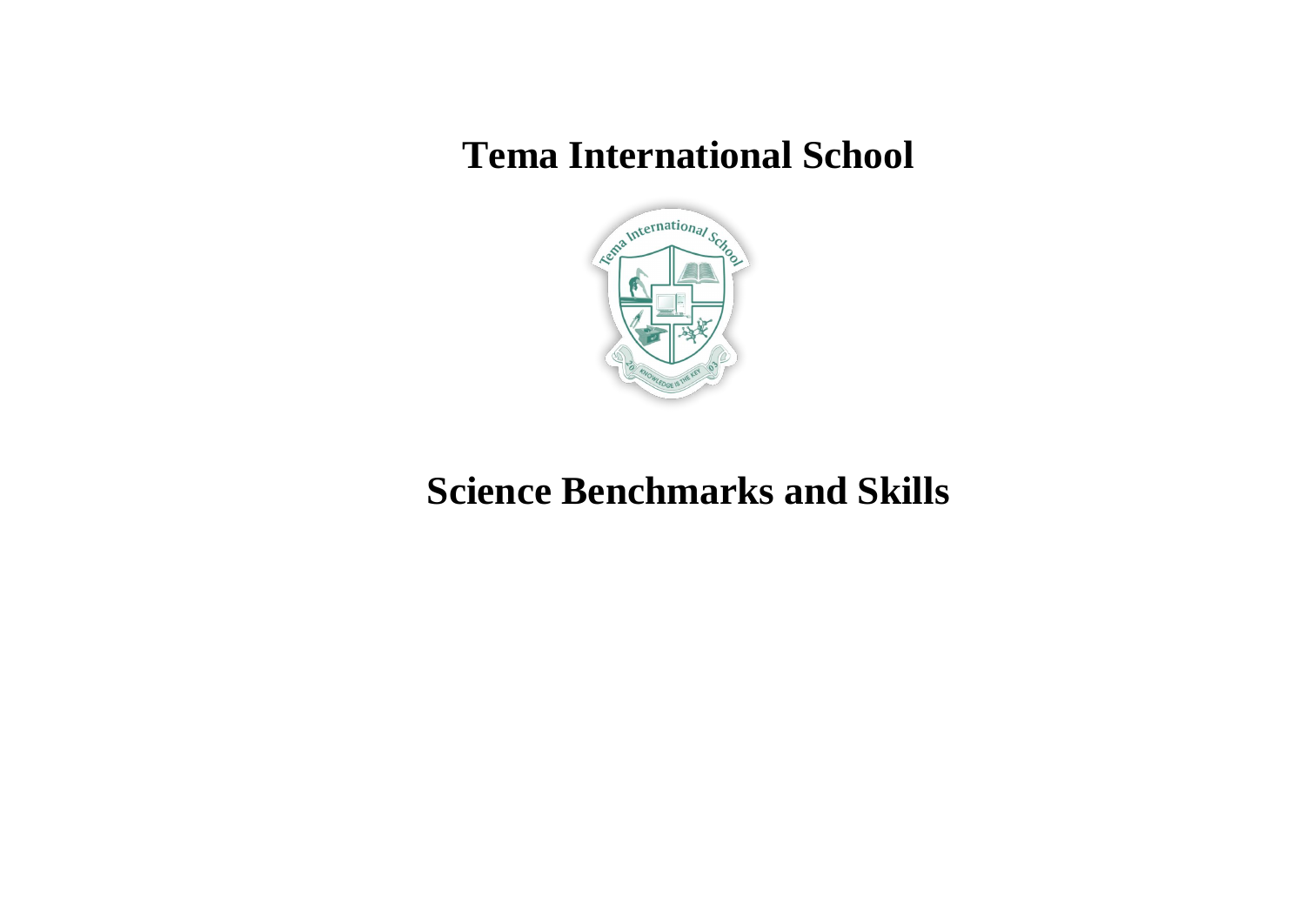| Strands:                                                                                                                                                                                                                                 | By the end of $K1$ ,                                                                                                                                                                                                                                                                                                                                                                                                                                                                                                                                                                                                                                                                                                        | By the end of                                                                                                                                                                                                                                                                                                                                                                                                                                                                                                                                                                                                                                                                                                                                                                                                                                                                                                                                            | By the end of Grade One,                                                                                                                                                                                                                                                                                                                                                                                                                                                                                                                                                                                                                                                                                                                                                                                                                                                                                                                                                                                                                                                                | By the end of Grade Two,                                                                                                                                                                                                                                                                                                                                                                                                                                                                                                                                                                                                                                                                                                                                                                                                                                                                                                                           | By the end of Grade                                                                                                                                                                                                                                                                                                                                                                                                                                                                                                                                                                                                                                                                                                                                                           | By the end of Grade Four,                                                                                                                                                                                                                                                                                                                                                                                                                                                                                                                                                                                                                                                                                                                                                                                                                                                                                                                                                                                                                                                                                     | By the end of Grade                                                                                                                                                                                                                                                                                                                                                                                                                                                                                                                                                                                                                                                                                                                                             | By the end of Grade Six,                                                                                                                                                                                                                                                                                                                                                                                                                                                                                                                                                                                                                                                                                                                                                                                                                                                                                                                                                                                                              |
|------------------------------------------------------------------------------------------------------------------------------------------------------------------------------------------------------------------------------------------|-----------------------------------------------------------------------------------------------------------------------------------------------------------------------------------------------------------------------------------------------------------------------------------------------------------------------------------------------------------------------------------------------------------------------------------------------------------------------------------------------------------------------------------------------------------------------------------------------------------------------------------------------------------------------------------------------------------------------------|----------------------------------------------------------------------------------------------------------------------------------------------------------------------------------------------------------------------------------------------------------------------------------------------------------------------------------------------------------------------------------------------------------------------------------------------------------------------------------------------------------------------------------------------------------------------------------------------------------------------------------------------------------------------------------------------------------------------------------------------------------------------------------------------------------------------------------------------------------------------------------------------------------------------------------------------------------|-----------------------------------------------------------------------------------------------------------------------------------------------------------------------------------------------------------------------------------------------------------------------------------------------------------------------------------------------------------------------------------------------------------------------------------------------------------------------------------------------------------------------------------------------------------------------------------------------------------------------------------------------------------------------------------------------------------------------------------------------------------------------------------------------------------------------------------------------------------------------------------------------------------------------------------------------------------------------------------------------------------------------------------------------------------------------------------------|----------------------------------------------------------------------------------------------------------------------------------------------------------------------------------------------------------------------------------------------------------------------------------------------------------------------------------------------------------------------------------------------------------------------------------------------------------------------------------------------------------------------------------------------------------------------------------------------------------------------------------------------------------------------------------------------------------------------------------------------------------------------------------------------------------------------------------------------------------------------------------------------------------------------------------------------------|-------------------------------------------------------------------------------------------------------------------------------------------------------------------------------------------------------------------------------------------------------------------------------------------------------------------------------------------------------------------------------------------------------------------------------------------------------------------------------------------------------------------------------------------------------------------------------------------------------------------------------------------------------------------------------------------------------------------------------------------------------------------------------|---------------------------------------------------------------------------------------------------------------------------------------------------------------------------------------------------------------------------------------------------------------------------------------------------------------------------------------------------------------------------------------------------------------------------------------------------------------------------------------------------------------------------------------------------------------------------------------------------------------------------------------------------------------------------------------------------------------------------------------------------------------------------------------------------------------------------------------------------------------------------------------------------------------------------------------------------------------------------------------------------------------------------------------------------------------------------------------------------------------|-----------------------------------------------------------------------------------------------------------------------------------------------------------------------------------------------------------------------------------------------------------------------------------------------------------------------------------------------------------------------------------------------------------------------------------------------------------------------------------------------------------------------------------------------------------------------------------------------------------------------------------------------------------------------------------------------------------------------------------------------------------------|---------------------------------------------------------------------------------------------------------------------------------------------------------------------------------------------------------------------------------------------------------------------------------------------------------------------------------------------------------------------------------------------------------------------------------------------------------------------------------------------------------------------------------------------------------------------------------------------------------------------------------------------------------------------------------------------------------------------------------------------------------------------------------------------------------------------------------------------------------------------------------------------------------------------------------------------------------------------------------------------------------------------------------------|
|                                                                                                                                                                                                                                          | learners will:                                                                                                                                                                                                                                                                                                                                                                                                                                                                                                                                                                                                                                                                                                              | K2/3 learners will:                                                                                                                                                                                                                                                                                                                                                                                                                                                                                                                                                                                                                                                                                                                                                                                                                                                                                                                                      | learners will:                                                                                                                                                                                                                                                                                                                                                                                                                                                                                                                                                                                                                                                                                                                                                                                                                                                                                                                                                                                                                                                                          | learners will:                                                                                                                                                                                                                                                                                                                                                                                                                                                                                                                                                                                                                                                                                                                                                                                                                                                                                                                                     | Three, learners will:                                                                                                                                                                                                                                                                                                                                                                                                                                                                                                                                                                                                                                                                                                                                                         | learners will:                                                                                                                                                                                                                                                                                                                                                                                                                                                                                                                                                                                                                                                                                                                                                                                                                                                                                                                                                                                                                                                                                                | Five, learners will:                                                                                                                                                                                                                                                                                                                                                                                                                                                                                                                                                                                                                                                                                                                                            | learners will:                                                                                                                                                                                                                                                                                                                                                                                                                                                                                                                                                                                                                                                                                                                                                                                                                                                                                                                                                                                                                        |
| <b>Living Things</b><br>The study of the<br>characteristics, systems<br>and behaviours of humans<br>and other animals, and of<br>plants; the interactions<br>and relationships between<br>and among them, and with<br>their environment. | Sharing the planet:<br>Explore the basic needs of<br>living things (air, water,<br>food, and shelter) that are<br>met from the environment.<br>Appreciate that all living<br>things are important and<br>should be treated with care<br>and respect.<br>Identify animals that do<br>and do not live in the<br>ocean.<br>Identify ways in which<br>they can care for and<br>show respect for<br>oceans.<br>Observe the needs of<br>living things.<br>Take responsibility for<br>living things.<br>Be aware of the roles<br>played by plants.<br>Describe the simple life<br>cycle of some living<br>things.<br>describe the life cycles<br>of a variety of living<br>things (for example, a<br>range of animals and<br>plant | How the world works:<br>Sort and classify groups<br>of living and nonliving<br>things in their own way.<br>Explore the<br>characteristics of living<br>things.<br>Use senses to describe<br>change.<br>Identify and describe how<br>living things change (life<br>cycle).<br>Identify and describe<br>how non-living things<br>can be changed<br>(human action, nature)<br>Conduct an experiment<br>to determine if an<br>object can be changed<br>Conduct experiments to<br>explore permanent<br>versus reversible change<br>(ie. water can change<br>between frozen and<br>liquid, but baking<br>ingredients together is<br>irreversible change)<br>Who we are:<br>Observe and describe the<br>characteristics of living and<br>non-living things<br>Identify the senses and its<br>related sense organ.<br>Care for the senses.<br>Identify and describe<br>unnamed objects using<br>their five senses - sight,<br>smell, taste, touch, and<br>sound. | <b>Sharing the planet:</b><br>Classify plants as vascular<br>(have tubes to transport<br>food) or<br>non-vascular (absorb<br>food via leaves).<br>Observe and describe the<br>characteristics of living and<br>non-living things<br>Observe the needs of living<br>things that enable them to<br>stay healthy<br>Take responsibility for living<br>things found in his or her<br>environment.<br>Identify the parts of plants<br>that are used by other living<br>things (for example, for food<br>shelter, tools)<br>be aware of the role of<br>plants in sustaining life (for<br>example, providing oxygen,<br>food)<br>Ask questions that<br>demonstrate a curiosity<br>about living things, objects,<br>and events in the immediate<br>environment<br>Investigate the physical<br>characteristics of plants (e.g.,<br>basic parts, size, shape,<br>colour) and explain how they<br>help the plant meet its basic<br>needs (e.g., roots anchor the<br>plant and help provide the<br>plant with food and water;<br>some plants have brightly<br>coloured flowers to attract<br>bees). | Who we are:<br>Identify that humans<br>cannot make their own<br>food; they get nutrition<br>from what they eat.<br>Explain the importance<br>of good hygiene<br>practices on health.<br>Investigate how the<br>sun's energy allows<br>humans to meet their<br>basic need for food.<br>Identify the different<br>food groups and what<br>these groups provide<br>our bodies (energy,<br>minerals, vitamins,<br>protein, etc).<br>Identify personal actions<br>that they themselves can<br>take to help maintain a<br>healthy lifestyle.<br>Identify the five<br>components of a healthy<br>lifestyle<br>(nutrition/hydration, rest,<br>exercise, hygiene, and<br>personal wellness) and<br>their importance in daily<br>life.<br>Who we are $(A)$<br>recognise that living things,<br>including humans, need<br>certain resources for energy<br>and growth<br>. identify the major<br>food groups and be<br>aware of the role<br>they play in human | Who we are:<br>assess the impact that<br>changes in environmental<br>conditions can have on<br>living things<br>describe how water sustains<br>life<br>recognize the ways in<br>which plants and animals<br>have adapted over time<br>make links between<br>different features of the<br>environment and the<br>specific needs of living<br>things<br>assess the impact that<br>changes in environmental<br>conditions can have on<br>living things<br>Sharing the planet:<br>recognize the ways in<br>which plants and animals<br>have adapted over time<br>· make links between<br>different features of the<br>environment and the<br>specific needs of living<br>things<br>• assess the impact that<br>changes in environmenta<br>conditions can have on<br>living things | <b>Sharing the planet:</b><br>Investigate and describe<br>how plants and animals<br>have features that help<br>them live in various<br>environments.<br>Observe, record, and<br>describe changes in the<br>health or behavior of an<br>organism as a result of<br>changes in its<br>environment.<br>Give examples of how<br>changes in the environment<br>(drought, cold) have caused<br>some plants and animals to<br>die or move to new<br>locations (migration).<br>Explore the relationship<br>between the components of<br>a habitat and the plants and<br>animals that live there.<br>describe the interactions of<br>living things within and<br>between ecosystems<br>examine interactions<br>between living things and<br>non-living parts of the<br>environment<br>recognize that solar energy<br>sustains ecosystems through<br>a transformation of energy<br>analyse the effects of<br>changing a link in a food<br>web<br>explain how human<br>activities can have positive<br>or adverse effects on local<br>and other environments (for<br>example, waste disposal,<br>agriculture, industry). | Who we are:<br>recognize the importance<br>of moderation in relation<br>to safe personal behavior<br>understand the<br>interdependence of<br>factors that can affect<br>health and well-being<br>identify realistic goals<br>and strategies to improve<br>personal fitness<br>identify and discuss the<br>changes that occur<br>during puberty and their<br>impact on well-being.<br>How the world works<br>understand the role of<br>vaccinations<br>investigate technology<br>developments<br>examine the impact of<br>particular technologies on<br>sustainability<br>suggest areas for future<br>technological advances.<br>explore health and safety<br>issues facing children (for<br>example, spread of disease,<br>accidents, access to health<br>care) | Who we are:<br>Assess the effects of<br>social and<br>environmental factors on<br>human health, and propose<br>ways in which individuals<br>can reduce the harmful<br>effects of these factors and<br>take advantage of those<br>that are beneficial.<br>Recognize that living<br>things go through<br>predictable life cycles.<br>Describe the changes<br>that occur during<br>puberty.<br><b>Sharing the planet:</b><br>Explain the importance<br>of biodiversity.<br>Explain how energy is<br>transferred through food<br>webs in an ecosystem.<br>Analyse the effects of<br>changing a link in a food<br>web.<br>Explain how<br>ecosystems, biomes and<br>environments are<br>interdependent.<br>Explore how species<br>develop interrelationships<br>within species, between<br>species, and between<br>species and the<br>environment and identify<br>how these<br>interrelationships sustain<br>biodiversity.<br>Analyse a local issue<br>related to biodiversity.<br>describe the interactions of<br>living things within and |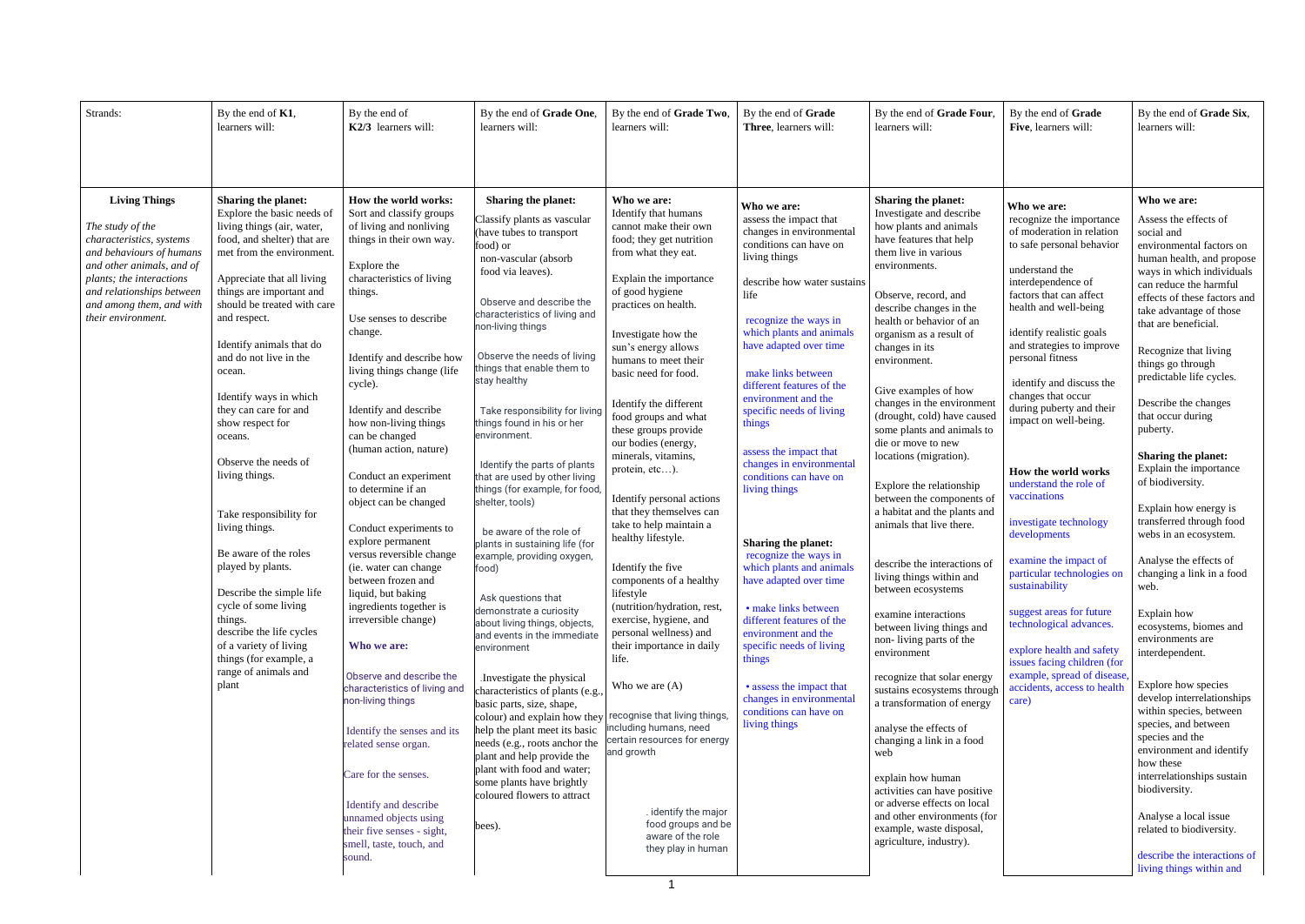|                                | development.                   |                                | between ecosystems           |
|--------------------------------|--------------------------------|--------------------------------|------------------------------|
|                                |                                | take responsibility for living |                              |
| Explain the functions of       | recognise that                 | things found in his or her     | examine interactions         |
| the five senses.               | $\bullet$                      |                                | between living things and    |
|                                | imagination                    | environment.                   |                              |
|                                | contributes to                 |                                | non-living parts of the      |
|                                | scientific                     | observe and describe the       | environment                  |
|                                |                                |                                |                              |
|                                |                                | characteristics of living and  |                              |
|                                |                                | non-living things              | analyse the effects of       |
|                                |                                |                                | changing a link in a food    |
|                                |                                |                                | web                          |
|                                | developments<br>$\bullet$      | investigate the responses of   |                              |
|                                | explore the use of             | plants or animals to changes   |                              |
|                                | imagination as a               | in their habitats.             | explain how human            |
|                                | tool to solve                  |                                | activities can have positive |
|                                |                                |                                | or adverse effects on local  |
|                                | problems (for                  | recognise the ways in which    | and other environments (for  |
|                                | example, particular            | plants and animals have        |                              |
|                                | inventions, scientific         | adapted over time              | example, waste disposal,     |
|                                | discoveries).                  |                                | agriculture, industry).      |
|                                |                                |                                |                              |
|                                |                                | make links between different   |                              |
|                                |                                | features of the environment    | Identify and describe        |
|                                |                                | and the specific needs of      | different biomes             |
|                                |                                |                                |                              |
|                                | Who we are (B)                 | living things                  |                              |
|                                |                                |                                | Examine the importance of    |
|                                |                                | assess the impact that         | balance in biomes            |
|                                | talk about activities that     |                                |                              |
|                                | occur during the day and       | changes in environmental       | Investigate the conservation |
|                                |                                | conditions can have on living  |                              |
|                                | night                          | things                         | of biomes                    |
|                                |                                |                                |                              |
|                                | make connections between       |                                |                              |
|                                |                                |                                |                              |
|                                | the weather and how to         |                                | <b>How the World Works</b>   |
|                                | protect himself or herself     |                                |                              |
|                                |                                |                                | explain how human            |
|                                |                                |                                | activities can have          |
|                                | identify simple patterns in    |                                |                              |
|                                | daily and seasonal cycles      |                                | positive or adverse          |
|                                |                                |                                | effects on local and         |
|                                |                                |                                | other environments (for      |
|                                | observe the needs of living    |                                |                              |
|                                | things that enable them to     |                                | example, waste               |
|                                | stay healthy                   |                                | disposal, agriculture,       |
|                                |                                |                                | industry).                   |
| <b>Sharing the planet:</b>     |                                |                                |                              |
|                                | take responsibility for living |                                |                              |
| Identify the conditions        | things found in his or her     |                                |                              |
| and requirements for           |                                |                                |                              |
| healthy growth (ie. food,      | environment.                   |                                |                              |
|                                |                                |                                |                              |
| water, light).                 |                                |                                |                              |
|                                | identify the parts of plants   |                                |                              |
| Identify ways in which         | that are used by other living  |                                |                              |
| they can care for and show     | things (for example, for food, |                                |                              |
|                                | shelter, tools)                |                                |                              |
| respect for nature, animals    |                                |                                |                              |
| and their habitats.            |                                |                                |                              |
|                                | be aware of the role of plants |                                |                              |
|                                | in sustaining life (for        |                                |                              |
|                                | example, providing oxygen,     |                                |                              |
| <b>Sharing The Planet.</b>     |                                |                                |                              |
|                                | food)                          |                                |                              |
|                                |                                |                                |                              |
| observe the features           |                                |                                |                              |
| of the local                   | show responsibility when       |                                |                              |
| environment that are           | caring for plants.             |                                |                              |
| affected by daily and          |                                |                                |                              |
|                                |                                |                                |                              |
| seasonal cycles.               |                                |                                |                              |
| • take responsibility          |                                |                                |                              |
| for living things              |                                |                                |                              |
| found in his or her            |                                |                                |                              |
| environment.                   |                                |                                |                              |
|                                |                                |                                |                              |
| observe the needs<br>$\bullet$ |                                |                                |                              |
| of living things that          | How we organise                |                                |                              |
| enable them to stay            |                                |                                |                              |
|                                |                                |                                |                              |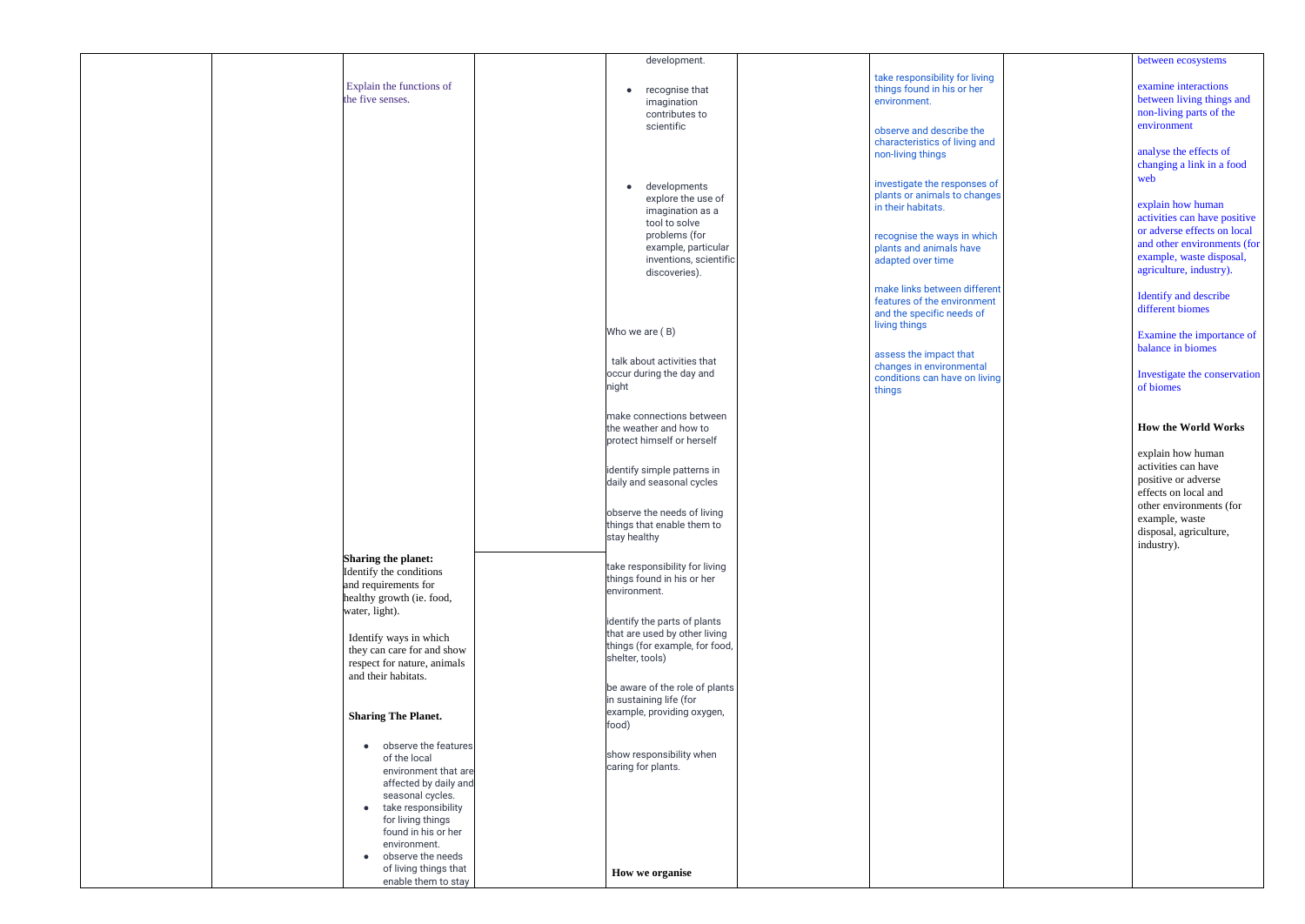| $\bullet$ | healthy<br>show responsibility<br>when caring for<br>plants. | ourselves:<br>Describe and diagram<br>how all animals,<br>including humans,<br>depend upon plants<br>whether or not they eat<br>the plants directly. |  |
|-----------|--------------------------------------------------------------|------------------------------------------------------------------------------------------------------------------------------------------------------|--|
|-----------|--------------------------------------------------------------|------------------------------------------------------------------------------------------------------------------------------------------------------|--|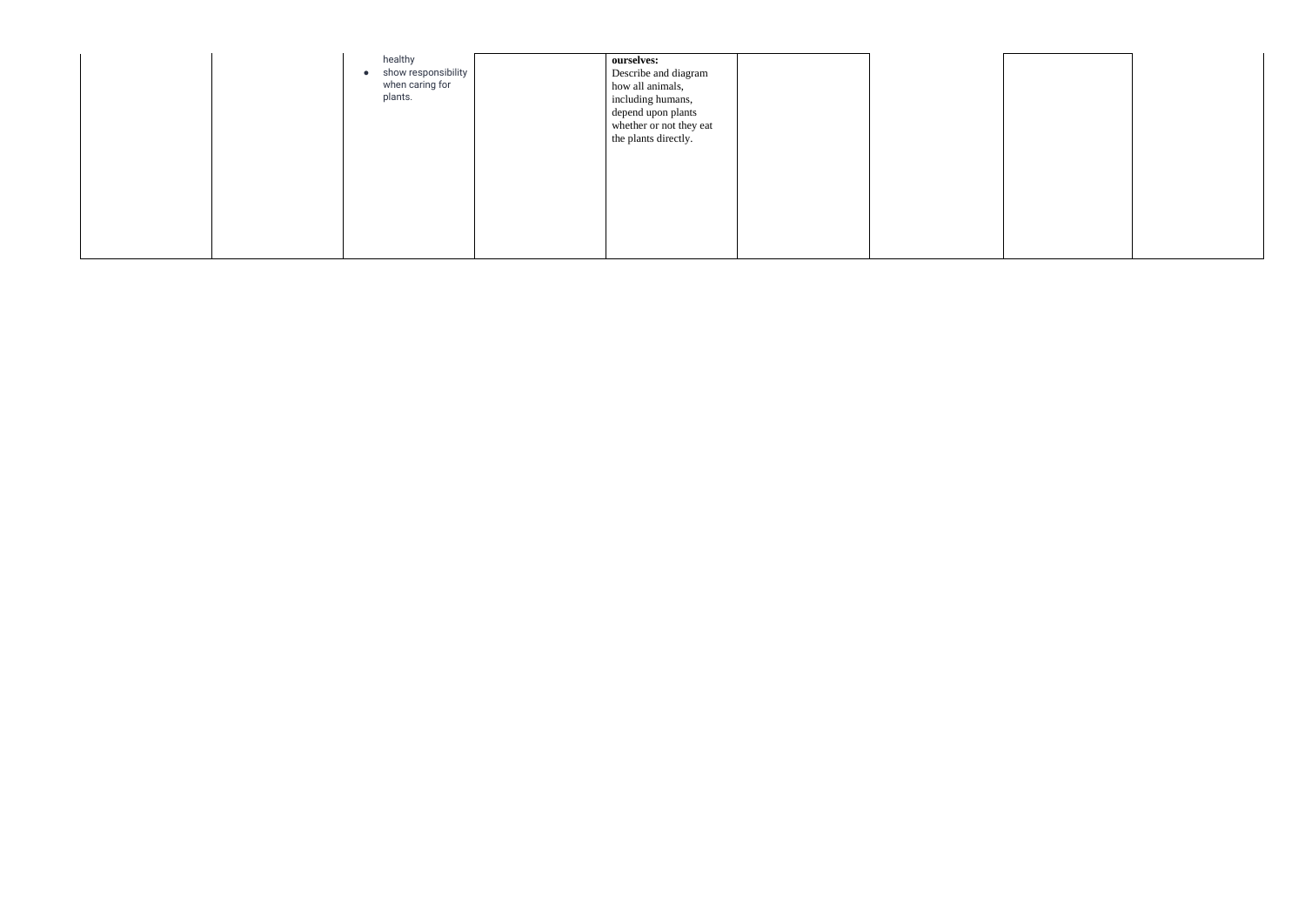|  | Classify animals based<br>on their relationships<br>with humans (pets, farm<br>animals, wild animals,<br>pests, etc) |  |  |
|--|----------------------------------------------------------------------------------------------------------------------|--|--|
|  | Observe the needs of living<br>things that enable them to<br>stay healthy.                                           |  |  |
|  | Take responsibility for living<br>things found in his or her<br>environment.                                         |  |  |
|  | Observe and describe the<br>characteristics of living and<br>non-living things                                       |  |  |
|  | Identify the parts of plants<br>that are used by other living<br>things (for example, for food,<br>shelter, tools)   |  |  |
|  | Be aware of the role of plants<br>in sustaining life (for<br>example, providing oxygen,<br>food)                     |  |  |
|  | show responsibility when<br>caring for plants.                                                                       |  |  |
|  | recognise that living things,<br>including humans, need<br>certain resources for energy<br>and growth                |  |  |
|  | describe the life cycles of a<br>variety of living things (for<br>example, a range of animals<br>and plants)         |  |  |
|  |                                                                                                                      |  |  |
|  |                                                                                                                      |  |  |
|  |                                                                                                                      |  |  |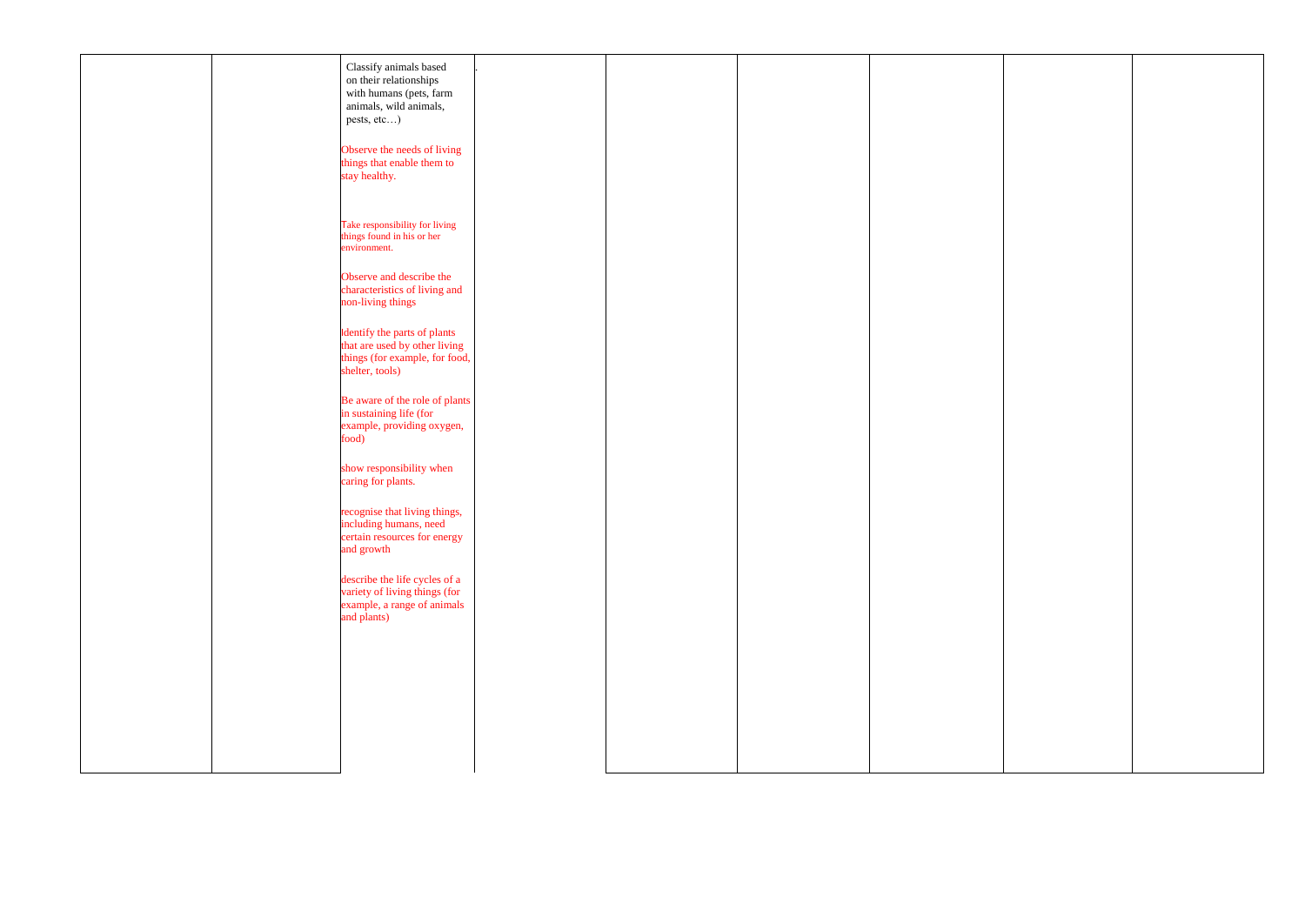|                                                                                                                                                                                                                                                                                                                                        |                                                                                                                                                                                                                                                                                                                                                                                                                                                                                                                                                                                             | Identify what plants provide<br>for other living things (e.g.,<br>trees produce the oxygen<br>that other living things<br>breathe; plants such as<br>tomatoes and apple trees<br>provide food for humans<br>and for other animals; a tree<br>stump provides a home for<br>a chipmunk, etc)<br>Investigate ways they<br>can sustain plant life. |                                                                                                                                                                                                                                                                                                                                                                                                                                                                                                                                                                                                                                                                                                                                                                                                                                                                                                                     |                                                                                                                                                                                                                                                                                                                                                                                                                                                                                                                                                                                                                                                                                                                                                                                           |                                                                                                                                                                                                                                                                                                                                                                                                                                                                                                                                                                                                                                                                                                                                                                                                                                                                                                                              |                                                                                                                                                                                                                                                                                                                                                                                                                                                                                                                                                                                                                                                                                                                                                                                                                                                                                                                                                                                   |
|----------------------------------------------------------------------------------------------------------------------------------------------------------------------------------------------------------------------------------------------------------------------------------------------------------------------------------------|---------------------------------------------------------------------------------------------------------------------------------------------------------------------------------------------------------------------------------------------------------------------------------------------------------------------------------------------------------------------------------------------------------------------------------------------------------------------------------------------------------------------------------------------------------------------------------------------|------------------------------------------------------------------------------------------------------------------------------------------------------------------------------------------------------------------------------------------------------------------------------------------------------------------------------------------------|---------------------------------------------------------------------------------------------------------------------------------------------------------------------------------------------------------------------------------------------------------------------------------------------------------------------------------------------------------------------------------------------------------------------------------------------------------------------------------------------------------------------------------------------------------------------------------------------------------------------------------------------------------------------------------------------------------------------------------------------------------------------------------------------------------------------------------------------------------------------------------------------------------------------|-------------------------------------------------------------------------------------------------------------------------------------------------------------------------------------------------------------------------------------------------------------------------------------------------------------------------------------------------------------------------------------------------------------------------------------------------------------------------------------------------------------------------------------------------------------------------------------------------------------------------------------------------------------------------------------------------------------------------------------------------------------------------------------------|------------------------------------------------------------------------------------------------------------------------------------------------------------------------------------------------------------------------------------------------------------------------------------------------------------------------------------------------------------------------------------------------------------------------------------------------------------------------------------------------------------------------------------------------------------------------------------------------------------------------------------------------------------------------------------------------------------------------------------------------------------------------------------------------------------------------------------------------------------------------------------------------------------------------------|-----------------------------------------------------------------------------------------------------------------------------------------------------------------------------------------------------------------------------------------------------------------------------------------------------------------------------------------------------------------------------------------------------------------------------------------------------------------------------------------------------------------------------------------------------------------------------------------------------------------------------------------------------------------------------------------------------------------------------------------------------------------------------------------------------------------------------------------------------------------------------------------------------------------------------------------------------------------------------------|
| <b>Earth and Space</b><br><b>Science</b><br>The study of planet Earth<br>and its position in the<br>universe, particularly its<br>relationship with the sun;<br>the natural phenomena<br>and systems that shape the<br>planet and the distinctive<br>features that identify it;<br>the infinite and finite<br>resources of the planet. | How we express<br>ourselves:<br>Classify objects found in<br>nature using identifiable<br>features (colour, source,<br>shape).<br>Explore the distinctive<br>features of nature, such<br>as plants, seeds, animals,<br>trees, outdoors, sunshine,<br>rain, etc<br><b>Sharing The</b><br><b>Planet:</b><br>be aware of how to change<br>water into a solid, liquid and<br>qas<br>describe observable changes<br>(including changes of state)<br>that occur in materials<br>use senses to describe<br>observable properties of<br>familiar materials<br>(including solids, liquids,<br>gases) | Sharing the planet (B)<br>reflect on and self-assess<br>his or her personal use of<br>natural resources<br>investigate ways that<br>familiar materials can be<br>reused<br>group materials on the basis<br>of properties for the purpose<br>of recycling<br>describe how a particular<br>material is recycled                                  | How we organise<br>ourselves:<br>Identify the natural<br>resources required in a<br>variety of production<br>processes.<br><b>Sharing the Planet:</b><br>Explore the impact of<br>waste on the environment<br>(eg. water pollution, air<br>pollution, sanitation).<br>Explain that the supply of<br>many resources is limited<br>but the supply can be<br>extended through careful<br>use, decreased use,<br>reusing and/or recycling.<br>Sharing the Planet (A)<br>describe the natural features<br>of local and other<br>environments (for example,<br>underlying geology)<br>Analyse ways in which<br>humans use the natural<br>environment<br>identify or generate a<br>question or problem to be<br>explored in relation to humar<br>impact on the local<br>environment.<br>Group materials on the basis<br>of properties for the purpose<br>of recycling<br>Describe how a particular<br>material is recycled | Sharing the planet:<br>Describe ways in which<br>living things, including<br>humans, depend on<br>freshwater (e.g., all living<br>things need to drink or<br>absorb water to stay alive)<br>Identify sources of water<br>in the natural and built<br>environment (e.g., natural:<br>oceans, lakes, ponds,<br>streams, springs, water<br>tables;<br>human-made: wells,<br>sewers, water supply<br>systems, reservoirs, water<br>towers) and which of these<br>supply fresh water.<br>take responsibility for living<br>things found in his or her<br>environment.<br>identify the parts of plants<br>that are used by other living<br>things (for example, for<br>food, shelter, tools)<br>be aware of the role of<br>plants in sustaining life (for<br>example, providing oxygen<br>food) | How the world works:<br>Describe the movement<br>of the Earth and other<br>planets relative to the sun<br>in the solar system<br>Describe the movement of<br>the moon relative to the<br>Earth<br>Describe the sun, Earth<br>and moon as<br>approximately spherical<br>bodies<br>Use models to<br>demonstrate how the<br>rotation of the Earth on<br>its axis every 24 hours<br>produces the<br>night-and-day cycle and<br>reflect on the explanations<br>from a range of sources as<br>to why the Earth changes.<br>identify the long-term and<br>short-term changes on Earth<br>(for example, plate tectonics)<br>erosion, floods,<br>deforestation)<br>describe how natural<br>phenomena shape the planet<br>identify the evidence that the<br>Earth has changed (for<br>example, land formations in<br>local environment)<br>describe how water sustains<br>life<br>explore scientific and<br>technological developments | How the world<br>works:<br>Describe how natural<br>phenomena (waves,<br>wind, water, glacier<br>movement, and ice)<br>shape and reshape the<br>planet.<br>Develop models to<br>demonstrate the effects of<br>forces from natural<br>phenomena (e.g.,<br>tornadoes, hurricanes,<br>earthquakes, tsunamis) on<br>the natural and built<br>environment.<br>Describe changes in<br>Earth's surface that are<br>due to rapid processes<br>(including landslides,<br>Make suggestions as to<br>how effects of natural<br>disasters can be<br>minimized.<br>Explain, using<br>examples, that hazard<br>$+$ vulnerability = natural<br>disaster (both of these<br>factors must exist for it to<br>be considered a disaster)<br>investigate technology<br>developments<br>examine the impact of<br>particular technologies on<br>sustainability<br>suggest areas for future<br>technological advances.<br>Explore scientific principles<br>to provide solutions to real<br>world problems. |
|                                                                                                                                                                                                                                                                                                                                        |                                                                                                                                                                                                                                                                                                                                                                                                                                                                                                                                                                                             |                                                                                                                                                                                                                                                                                                                                                |                                                                                                                                                                                                                                                                                                                                                                                                                                                                                                                                                                                                                                                                                                                                                                                                                                                                                                                     |                                                                                                                                                                                                                                                                                                                                                                                                                                                                                                                                                                                                                                                                                                                                                                                           | that help people understand<br>and respond to the changing                                                                                                                                                                                                                                                                                                                                                                                                                                                                                                                                                                                                                                                                                                                                                                                                                                                                   |                                                                                                                                                                                                                                                                                                                                                                                                                                                                                                                                                                                                                                                                                                                                                                                                                                                                                                                                                                                   |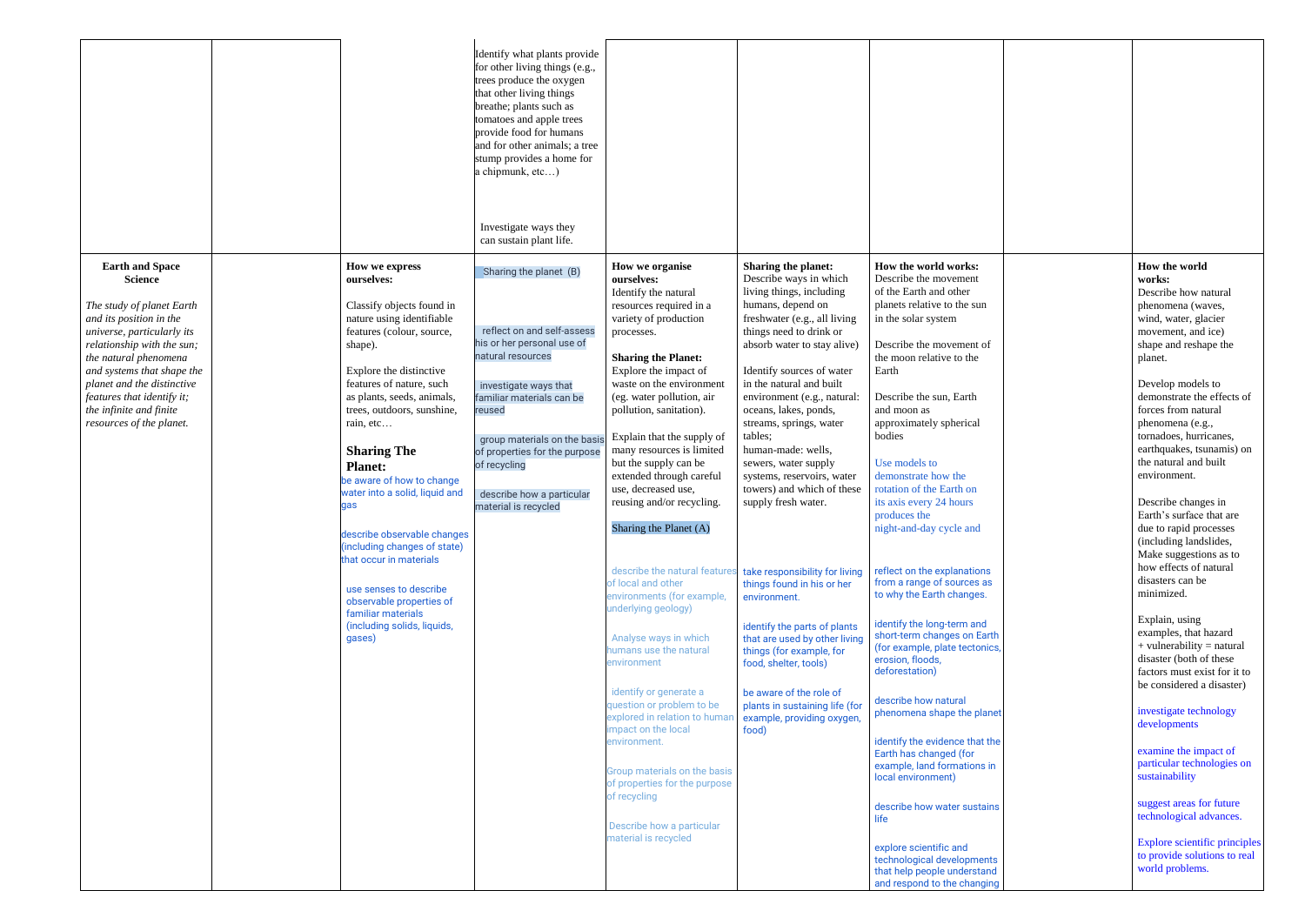|  |  |                                 | Earth                         | Analyse how and why          |
|--|--|---------------------------------|-------------------------------|------------------------------|
|  |  |                                 |                               |                              |
|  |  | <b>Sharing the Planet (B)</b>   |                               | scientific knowledge affects |
|  |  |                                 | demonstrate how energy can    | people and society           |
|  |  | . Analyse ways in which         | be stored and transformed     |                              |
|  |  | humans use the natural          | from one form to another (for | Identify and describe        |
|  |  | environment                     | example, storage of fat,      | scientific phenomena         |
|  |  |                                 | batteries as a store of       |                              |
|  |  |                                 | energy)                       | Identify practices to        |
|  |  | identify or generate a          |                               | conserve the earth           |
|  |  | question or problem to be       | identify and describe         |                              |
|  |  | explored in relation to human   | different forms of energy     |                              |
|  |  | impact on the local             |                               |                              |
|  |  | environment                     |                               |                              |
|  |  |                                 | Explain the relationship      |                              |
|  |  | Recognise that imagination      | between forces and motion     |                              |
|  |  | contributes to scientific       |                               |                              |
|  |  | developments                    | examine ways in which the     |                              |
|  |  |                                 | local community could be      |                              |
|  |  |                                 | improved in relation to the   |                              |
|  |  | explore the use of              | conservation of energy        |                              |
|  |  | imagination as a tool to solve  |                               |                              |
|  |  | problems (for example,          | assess renewable and          |                              |
|  |  | particular inventions,          | sustainable energy sources    |                              |
|  |  | scientific discoveries).        | (for example, wind, solar,    |                              |
|  |  |                                 | water)                        |                              |
|  |  | reflect on the impact of air on |                               |                              |
|  |  | living things                   |                               |                              |
|  |  |                                 |                               |                              |
|  |  |                                 |                               |                              |
|  |  | group materials on the basis    |                               |                              |
|  |  | of properties for the purpose   |                               |                              |
|  |  | of recycling                    |                               |                              |
|  |  |                                 |                               |                              |
|  |  | describe how a particular       |                               |                              |
|  |  | material is recycled            |                               |                              |
|  |  |                                 |                               |                              |
|  |  |                                 |                               |                              |
|  |  |                                 |                               |                              |
|  |  |                                 |                               |                              |
|  |  |                                 |                               |                              |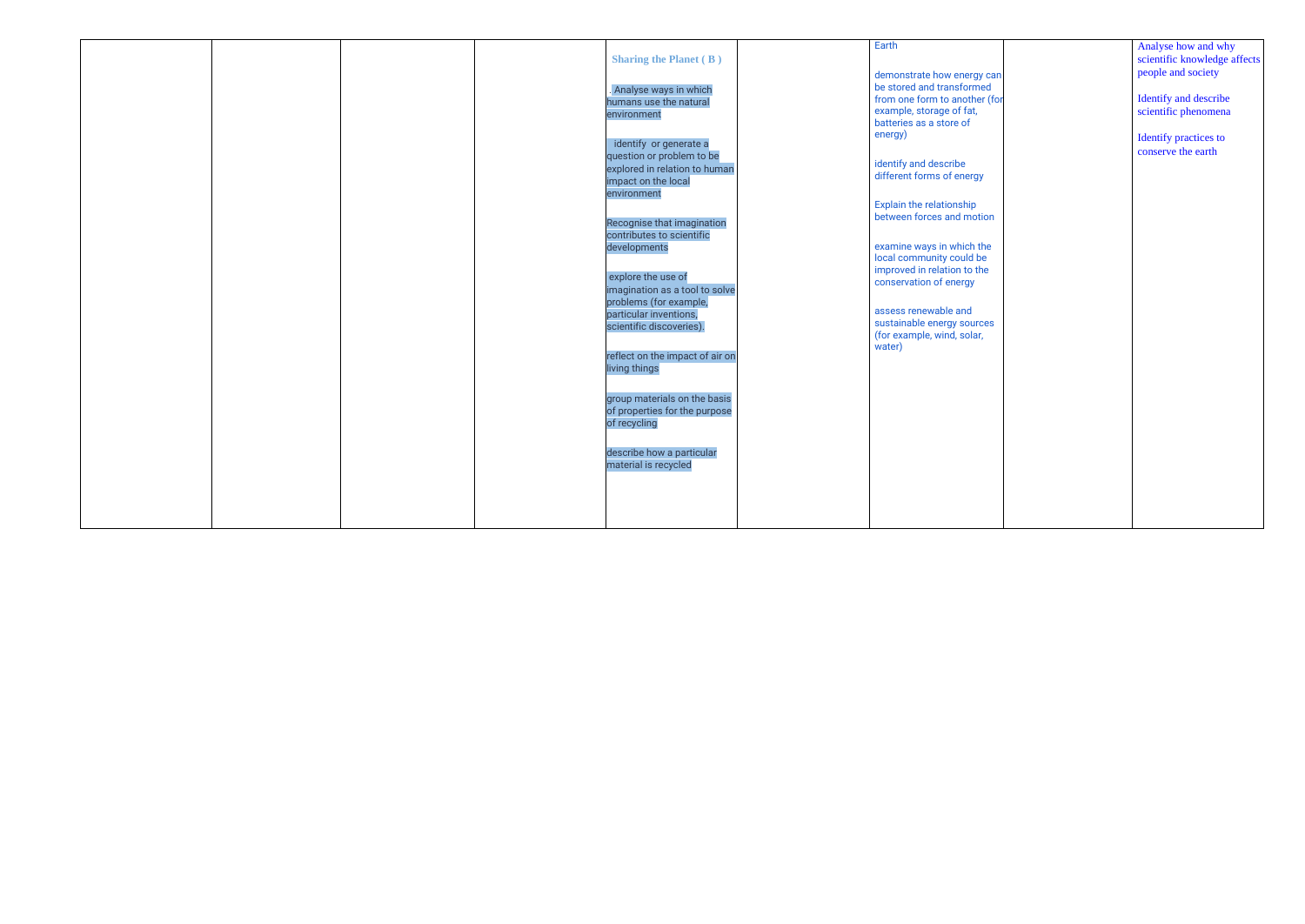|  |  | Apply and justify a<br>personal action that can<br>reduce their use of limited<br>resources. | Investigate evaporation,<br>condensation and<br>precipitation through<br>simulations.                                                                                           | explain the apparent<br>movement of the sun<br>across the sky                                                                   |
|--|--|----------------------------------------------------------------------------------------------|---------------------------------------------------------------------------------------------------------------------------------------------------------------------------------|---------------------------------------------------------------------------------------------------------------------------------|
|  |  |                                                                                              | Explain the water cycle.                                                                                                                                                        | Explain what makes<br>Earth a unique planet that                                                                                |
|  |  |                                                                                              | Explain why fresh water<br>is a limited resource,<br>referencing the water<br>cycle.                                                                                            | can sustain human life,<br>referencing its natural<br>resources and position in<br>the solar system.                            |
|  |  |                                                                                              |                                                                                                                                                                                 | <b>Reflect on explanations</b><br>from a range of sources as<br>to why the Earth changes.                                       |
|  |  |                                                                                              |                                                                                                                                                                                 | Describe how water<br>sustains life.                                                                                            |
|  |  |                                                                                              |                                                                                                                                                                                 | Identify the long -term<br>and short -term changes<br>on Earth.                                                                 |
|  |  |                                                                                              |                                                                                                                                                                                 | Describe how natural<br>phenomena change the<br>planet.                                                                         |
|  |  |                                                                                              |                                                                                                                                                                                 | Identify the evidence that<br>the earth has changed.                                                                            |
|  |  |                                                                                              |                                                                                                                                                                                 | Explore scientific and<br>technological<br>developments that help<br>people understand and<br>respond to the changing<br>Earth. |
|  |  |                                                                                              | Differentiate between<br>potable and non-potable<br>water.                                                                                                                      |                                                                                                                                 |
|  |  |                                                                                              | Assess personal and<br>family uses of fresh<br>water as<br>responsible/efficient or<br>wasteful, and create a<br>plan to reduce the<br>amount of water used,<br>where possible. |                                                                                                                                 |
|  |  |                                                                                              | Illustrate the locations of<br>freshwater (including<br>oceans, seas, rivers, lakes,<br>ponds, streams, and<br>glaciers) on Earth by using<br>drawings, maps, or<br>models.     |                                                                                                                                 |
|  |  |                                                                                              | Where we are in place<br>and time:<br>Observe and describe<br>weather associated with<br>seasons.                                                                               |                                                                                                                                 |

| $\overline{\text{is}}$ |  |  |
|------------------------|--|--|
| $\cdot$                |  |  |
|                        |  |  |
|                        |  |  |
|                        |  |  |
|                        |  |  |
|                        |  |  |
|                        |  |  |
|                        |  |  |
|                        |  |  |
|                        |  |  |
|                        |  |  |
|                        |  |  |
|                        |  |  |
|                        |  |  |
|                        |  |  |
|                        |  |  |
|                        |  |  |
|                        |  |  |
|                        |  |  |
|                        |  |  |
|                        |  |  |
| t                      |  |  |
|                        |  |  |
|                        |  |  |
|                        |  |  |
|                        |  |  |
|                        |  |  |
|                        |  |  |
|                        |  |  |
|                        |  |  |
|                        |  |  |
|                        |  |  |
|                        |  |  |
|                        |  |  |
|                        |  |  |
|                        |  |  |
|                        |  |  |
|                        |  |  |
|                        |  |  |
|                        |  |  |
|                        |  |  |
|                        |  |  |
|                        |  |  |
|                        |  |  |
|                        |  |  |
|                        |  |  |
|                        |  |  |
|                        |  |  |
|                        |  |  |
|                        |  |  |
|                        |  |  |
|                        |  |  |
|                        |  |  |
|                        |  |  |
|                        |  |  |
|                        |  |  |
|                        |  |  |
|                        |  |  |
|                        |  |  |
|                        |  |  |
|                        |  |  |
|                        |  |  |
|                        |  |  |
|                        |  |  |
|                        |  |  |
|                        |  |  |
|                        |  |  |
|                        |  |  |
|                        |  |  |
|                        |  |  |
|                        |  |  |
|                        |  |  |
|                        |  |  |
|                        |  |  |
|                        |  |  |
|                        |  |  |
|                        |  |  |
|                        |  |  |
|                        |  |  |
|                        |  |  |
|                        |  |  |
|                        |  |  |
|                        |  |  |
|                        |  |  |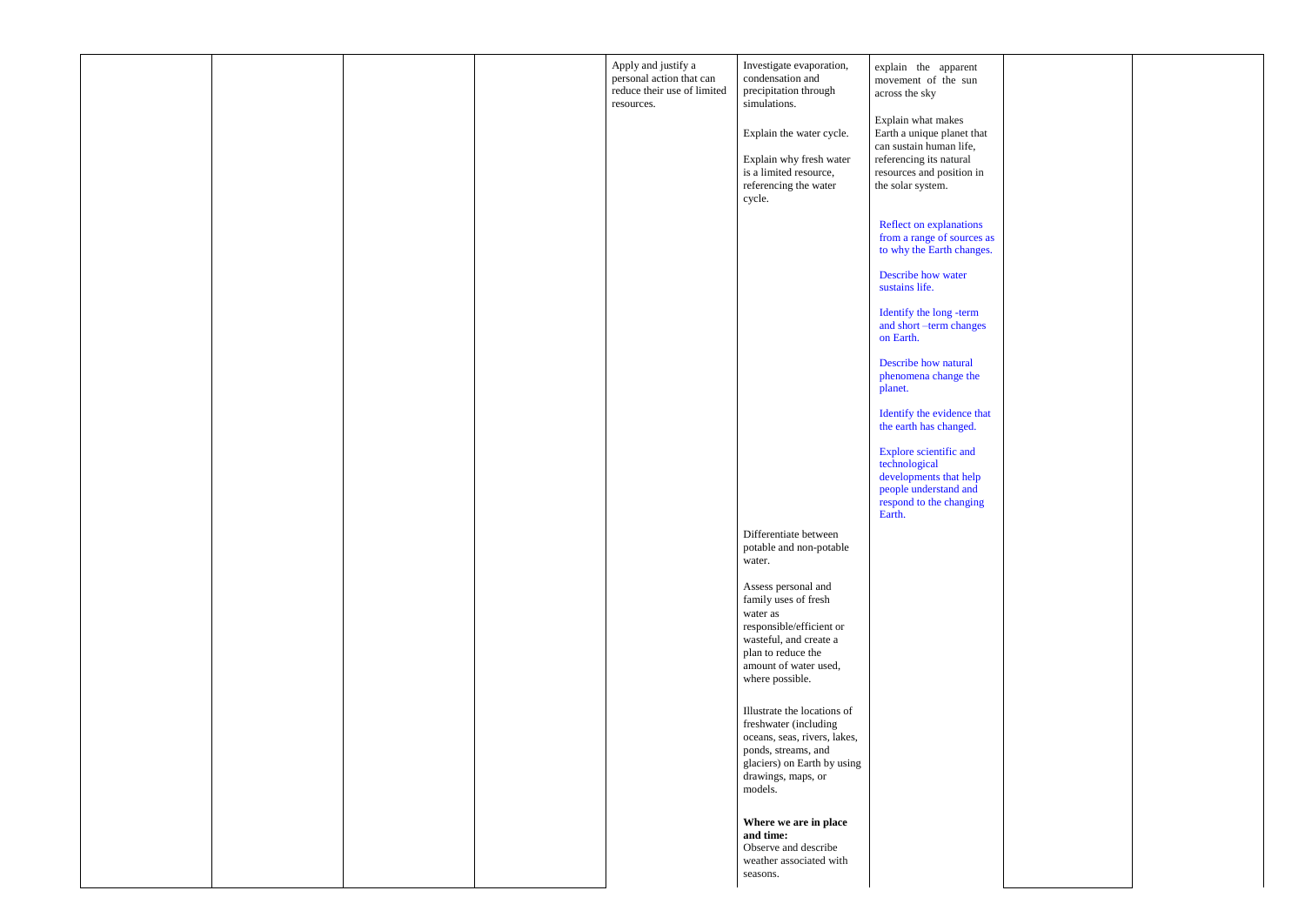|  |  | Observe and record daily<br>changes in weather (e.g.,<br>clouds or air<br>temperature).                                                          |
|--|--|--------------------------------------------------------------------------------------------------------------------------------------------------|
|  |  | Graph recorded weather<br>data to show daily and<br>seasonal patterns in<br>weather.                                                             |
|  |  | Describe weather by<br>measurable quantities<br>such as temperature, wind<br>direction, wind speed,<br>precipitation and<br>barometric pressure. |
|  |  | Identify and use the tools<br>of a meteorologist (e.g.,<br>measure rainfall using<br>rain gauge, measure air<br>pressure using barometer,        |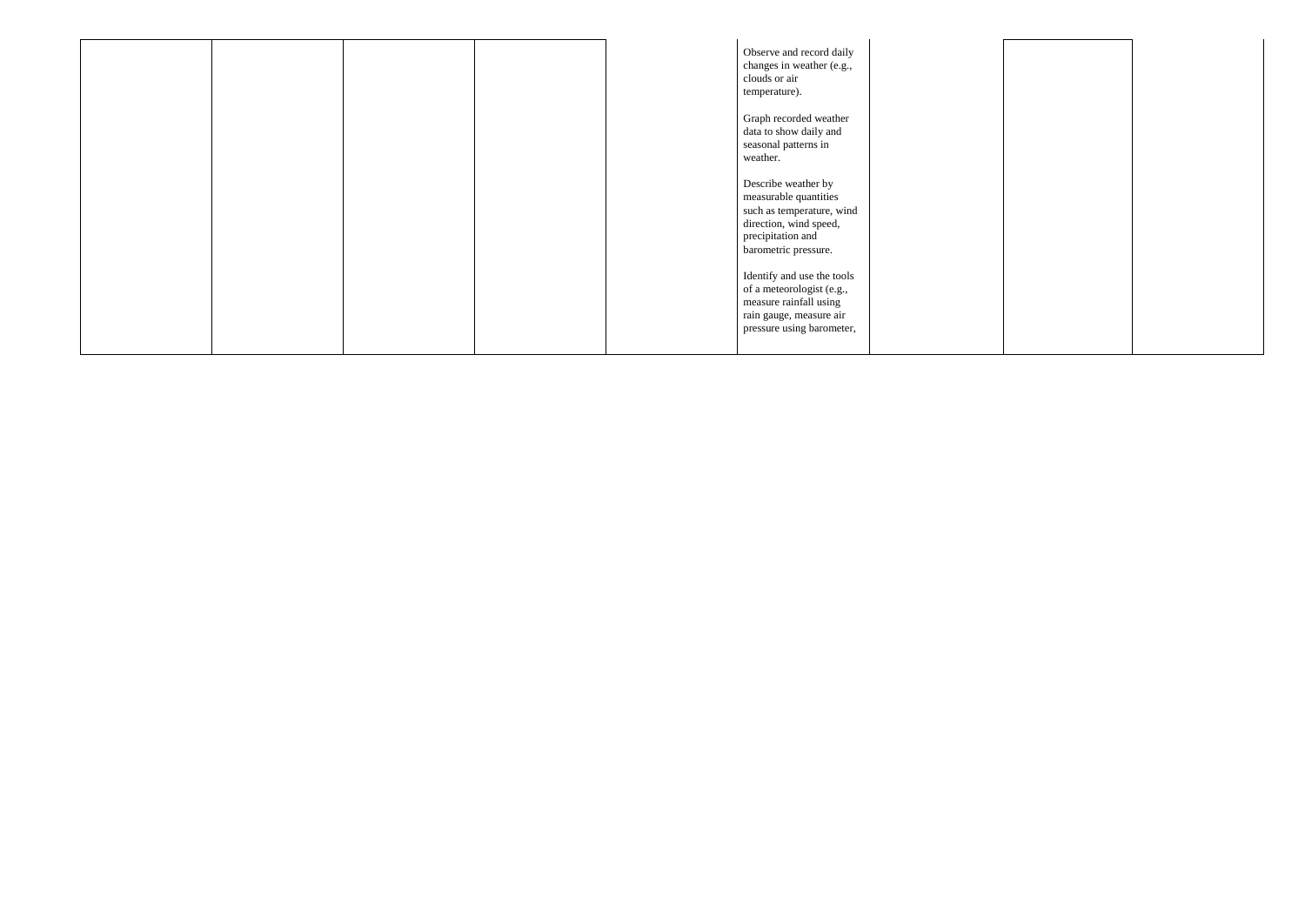|                                                                                                                                                                                                                                         |                                                                                                                                                                                                                                                                                                                                                                                                                                                                                                                                                                                                                      |                                                                                                                                                                                                                                                                                                                                                                                                               |                                                                                                                                                                                                                                                                                                                                                                                                                                                                                                                                                                                                                                                                                                                                                        | measure temperature<br>using a thermometer,<br>measure wind speed<br>using an anemometer).<br>Predict weather and<br>justify prediction with<br>observable evidence.<br>Explore the relationship<br>between weather and<br>climate. |  |
|-----------------------------------------------------------------------------------------------------------------------------------------------------------------------------------------------------------------------------------------|----------------------------------------------------------------------------------------------------------------------------------------------------------------------------------------------------------------------------------------------------------------------------------------------------------------------------------------------------------------------------------------------------------------------------------------------------------------------------------------------------------------------------------------------------------------------------------------------------------------------|---------------------------------------------------------------------------------------------------------------------------------------------------------------------------------------------------------------------------------------------------------------------------------------------------------------------------------------------------------------------------------------------------------------|--------------------------------------------------------------------------------------------------------------------------------------------------------------------------------------------------------------------------------------------------------------------------------------------------------------------------------------------------------------------------------------------------------------------------------------------------------------------------------------------------------------------------------------------------------------------------------------------------------------------------------------------------------------------------------------------------------------------------------------------------------|-------------------------------------------------------------------------------------------------------------------------------------------------------------------------------------------------------------------------------------|--|
| <b>Materials and Matter</b><br>The study of the<br>properties, behaviours<br>and uses of materials,<br>both natural and human-<br>made; the origins of<br>human-made materials<br>and how they<br>are manipulated to suit a<br>purpose. | How the world works:<br>Use senses to describe<br>observable properties of<br>familiar materials.<br>Choose materials with a<br>purpose as play evolves.<br>Experiment with different<br>construction materials to<br>identify their features.<br>Demonstrate how the<br>features of different<br>materials make them<br>suitable/unsuitable for<br>building (i.e., round<br>objects don't stack,<br>plasticity).<br>Identify the simple<br>physical properties of a<br>variety of everyday<br>materials (sink and float,<br>rough and smooth, strong<br>and weak) and explore<br>these properties in their<br>play. | How the world works:<br>Explore the<br>characteristics of<br>non-living things.<br>Explore materials that<br>undergo a physical<br>change (changes the<br>appearance only) using<br>their senses.<br>Explore materials that<br>undergo a chemical change<br>(changes into an entirely<br>different substance) using<br>their senses.<br>Conduct an experiment<br>to determine if an<br>object can be changed. | How the world works:<br>Identify and name a<br>variety of everyday<br>materials, including<br>wood, plastic, glass,<br>metal, water, and rock<br>Distinguish between an<br>object and the material<br>from which it is made.<br>Compare and group<br>together a variety of<br>everyday materials on the<br>basis of their simple<br>physical properties.<br>Describe how the<br>properties of certain<br>materials can change<br>when specific actions are<br>applied to them, such as<br>freezing, mixing, heating,<br>cutting, dissolving and<br>bending.<br>Identify and compare the<br>suitability of a variety of<br>everyday materials,<br>including wood, metal,<br>plastic, glass, brick, rock,<br>paper and cardboard for<br>particular uses. |                                                                                                                                                                                                                                     |  |

| How we express<br>ourselves:<br>Explore key concepts<br>and principles of<br>photography                                                              |  |
|-------------------------------------------------------------------------------------------------------------------------------------------------------|--|
| Recognise that we need<br>light in order to see<br>things and that dark is<br>the absence of light                                                    |  |
| Recognise that shadows<br>are formed when the<br>light from a light source<br>is blocked by an opaque<br>object.                                      |  |
| Use the idea that light<br>travels in straight lines to<br>explain that objects are<br>seen because they give<br>out or reflect light into<br>the eye |  |
| Explain that we see<br>things because light<br>travels from light sources<br>to our eyes or from light<br>sources to objects and<br>then to our eyes  |  |
|                                                                                                                                                       |  |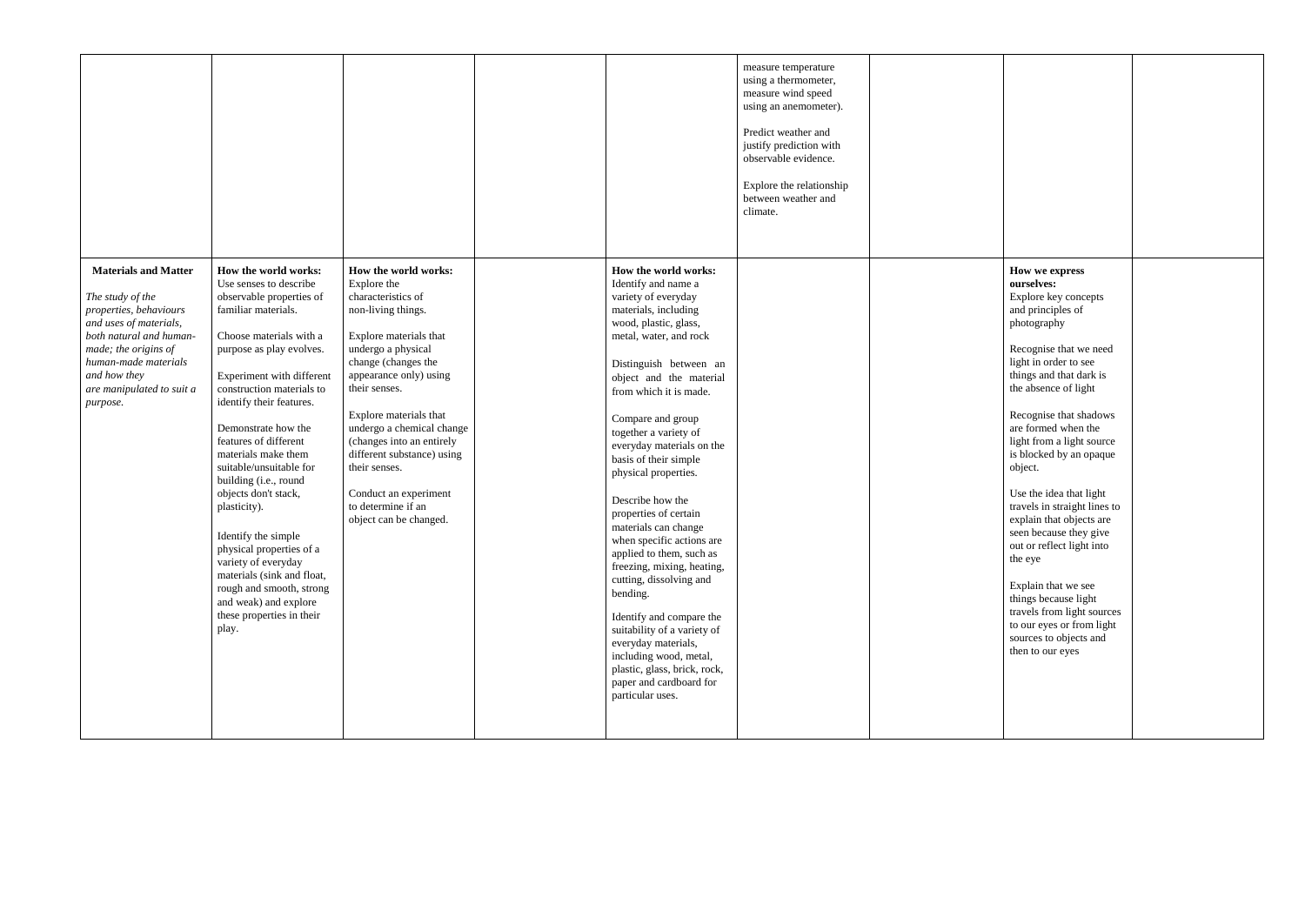| <b>Forces and Energy</b>      |  | <b>How The World Works</b>                              | How the World works B           |                          |                            |
|-------------------------------|--|---------------------------------------------------------|---------------------------------|--------------------------|----------------------------|
|                               |  |                                                         |                                 |                          | <b>How The World Works</b> |
|                               |  | explore links between air,                              | recognise that imagination      |                          |                            |
| The study of energy, its      |  | light and sound (for example, contributes to scientific |                                 |                          | Suggest areas for future   |
| origins, storage and          |  | thunder and lightning).                                 | developments                    | How we express           | technological advances.    |
| transfer, and the work it     |  |                                                         |                                 | ourselves:               | examine the impact of      |
| can do; the study of forces;  |  | recognise that imagination                              | investigate ways that familia   |                          | particular technologies on |
| the application of scientific |  | contributes to scientific                               | materials can be reused         | Demonstrate how sounds   | sustainability             |
| understanding through         |  | developments                                            |                                 | is made in a variety of  |                            |
| inventions and machines.      |  |                                                         |                                 | ways (singing,           | investigate technology     |
|                               |  |                                                         | explore links between air,      | whispering, striking an  |                            |
|                               |  | explore the use of                                      | light and sound (for example,   | object), and associating | developments               |
|                               |  | imagination as a tool to solve thunder and lightning).  |                                 | some of them with        |                            |
|                               |  | problems (for example,                                  |                                 | something vibrating.     | analyze the way in which   |
|                               |  | particular inventions,                                  | apply his or her                |                          | technology supports the    |
|                               |  | scientific discoveries).                                | understanding about the         | Recognise that           | functioning of workplaces  |
|                               |  | apply his or her                                        | properties of air (for example  |                          | (for example, schools)     |
|                               |  | understanding about the                                 | building a windmill)            | vibrations from sounds   |                            |
|                               |  | properties of air (for                                  |                                 |                          | Analyze why and how we     |
|                               |  | example, building a                                     |                                 |                          | still use simple machines. |
|                               |  | windmill)                                               | reflect on the impact of air on |                          |                            |
|                               |  |                                                         | living things                   |                          | investigate which simple   |
|                               |  |                                                         |                                 |                          | machines were developed    |
|                               |  |                                                         | investigate and identify the    |                          | by past civilizations (for |
|                               |  |                                                         | properties of air               |                          | example, lever, ramp,      |
|                               |  |                                                         |                                 |                          | pulley, screw, wheel)      |
|                               |  |                                                         |                                 |                          |                            |
|                               |  |                                                         | explore the use of              |                          |                            |
|                               |  |                                                         | imagination as a tool to solve  |                          |                            |
|                               |  |                                                         | problems (for example,          |                          |                            |
|                               |  |                                                         | particular inventions,          |                          |                            |
|                               |  |                                                         | scientific discoveries).        |                          |                            |
|                               |  |                                                         |                                 |                          |                            |
|                               |  |                                                         | examine how people use air      |                          |                            |
|                               |  |                                                         | in their everyday lives (for    |                          |                            |
|                               |  |                                                         | example, transportation,        |                          |                            |
|                               |  |                                                         | recreation)                     |                          |                            |
|                               |  |                                                         |                                 |                          |                            |
|                               |  |                                                         | group materials on the basis    |                          |                            |
|                               |  |                                                         | of properties for the purpose   |                          |                            |
|                               |  |                                                         | of recycling                    |                          |                            |
|                               |  |                                                         |                                 |                          |                            |
|                               |  |                                                         |                                 |                          |                            |
|                               |  |                                                         | explore the role of living      |                          |                            |
|                               |  |                                                         | things in recycling energy and  |                          |                            |
|                               |  |                                                         | matter.                         |                          |                            |
|                               |  |                                                         |                                 |                          |                            |
|                               |  |                                                         |                                 |                          |                            |
|                               |  |                                                         |                                 |                          |                            |
|                               |  |                                                         |                                 |                          |                            |
|                               |  |                                                         |                                 |                          |                            |
|                               |  |                                                         |                                 |                          |                            |
|                               |  |                                                         |                                 |                          |                            |

| š<br>n                          | <b>Sharing the Planet:</b><br>Identify a variety of<br>renewable and<br>non-renewable sources<br>of energy and give<br>everyday examples of<br>how that energy is used. |  |
|---------------------------------|-------------------------------------------------------------------------------------------------------------------------------------------------------------------------|--|
| h                               | Identify and describe<br>forms of energy as<br>potential or kinetic.                                                                                                    |  |
| es                              |                                                                                                                                                                         |  |
| e/<br>$\overline{\mathbf{s}}$ . |                                                                                                                                                                         |  |
| $\cdot$<br>d                    |                                                                                                                                                                         |  |
|                                 |                                                                                                                                                                         |  |
|                                 |                                                                                                                                                                         |  |
|                                 |                                                                                                                                                                         |  |
|                                 |                                                                                                                                                                         |  |
|                                 |                                                                                                                                                                         |  |
|                                 |                                                                                                                                                                         |  |
|                                 |                                                                                                                                                                         |  |
|                                 |                                                                                                                                                                         |  |
|                                 |                                                                                                                                                                         |  |
|                                 |                                                                                                                                                                         |  |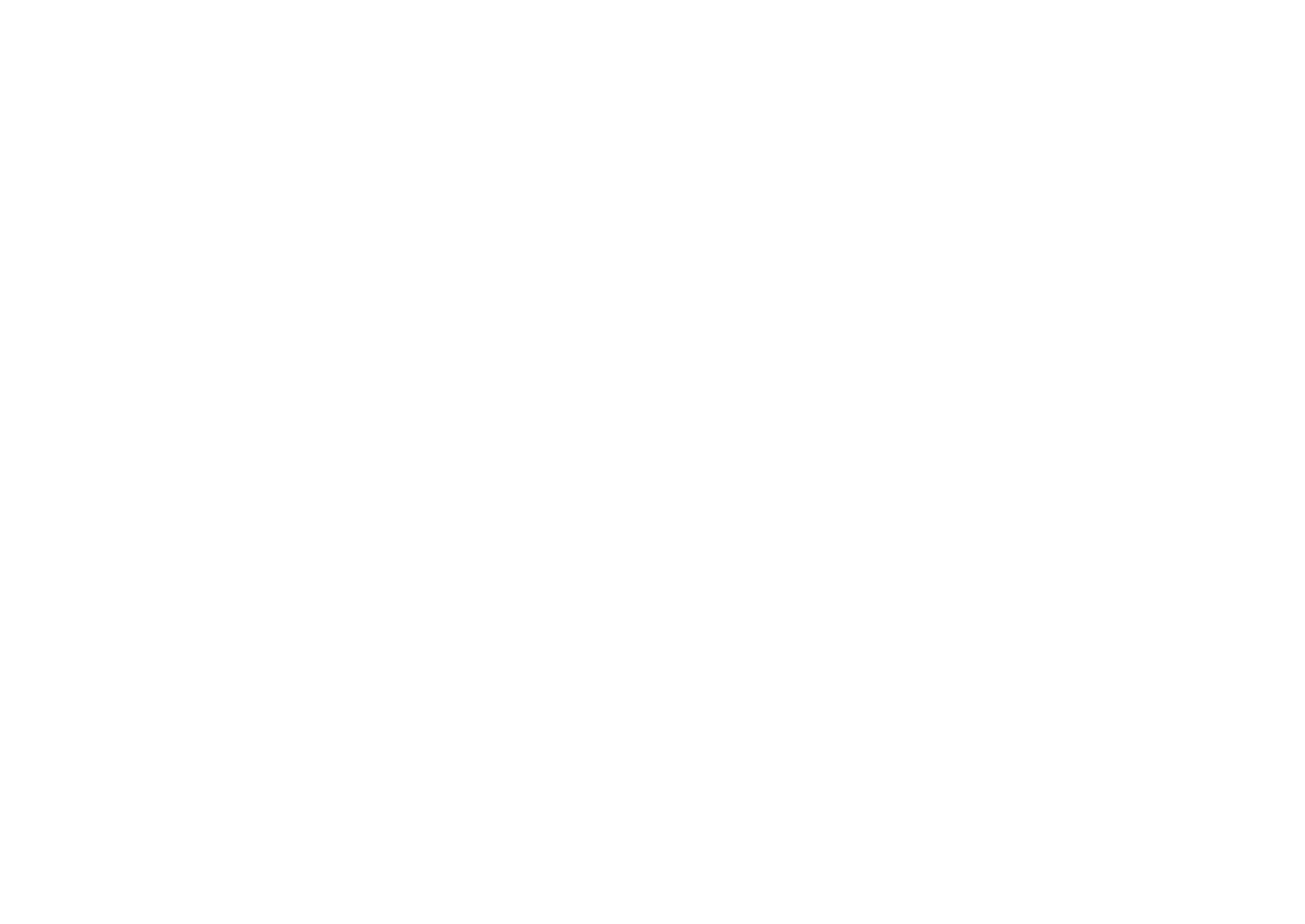|  |  | travel through a medium<br>to the ear.                                                                                                                                                                                                               |
|--|--|------------------------------------------------------------------------------------------------------------------------------------------------------------------------------------------------------------------------------------------------------|
|  |  | Investigate the basic<br>properties of sound<br>(frequency, pitch,<br>loudness, duration,<br>timbre, location)                                                                                                                                       |
|  |  | Find patterns between the<br>pitch of a sound and<br>features of the object that<br>produced it.                                                                                                                                                     |
|  |  | Find patterns between the<br>volume of a sound and the<br>strength of the vibrations<br>that produced it.                                                                                                                                            |
|  |  | How the world works:<br>Explore simple and<br>compound machines.                                                                                                                                                                                     |
|  |  | State and apply the<br>principles of work, effort,<br>and force.                                                                                                                                                                                     |
|  |  | Identify the six basic<br>types of simple machines<br>- lever; inclined plane;<br>pulley; wheel and axle,<br>including gear; screw;<br>and wedge $-$ and give<br>examples of ways in<br>which each is used in<br>daily life to make tasks<br>easier. |
|  |  | Experiment with the<br>design cycle.                                                                                                                                                                                                                 |
|  |  | Use diagrams to show<br>simple machines in<br>action.                                                                                                                                                                                                |
|  |  | Explain and demonstrate<br>how simple machines<br>interact to create<br>compound machines.                                                                                                                                                           |
|  |  | analyze why and how we<br>still use simple machines.                                                                                                                                                                                                 |
|  |  | • explore the principle of<br>using gears to provide<br>more work for less<br>energy                                                                                                                                                                 |
|  |  | · investigate which<br>simple machines were<br>developed by past<br>civilizations (for                                                                                                                                                               |

Explain and demonstrate an energy transformation.

Explain and demonstrate how energy has been transformed, recognizing that energy cannot be created or destroyed.

Analyse the long -term impacts on society and the environment of human uses of energy and natural resources.

Evaluate the effects of various technologies on energy consumption and propose ways individuals can improve energy conservation.

**How the world works:**  Demonstrate Newton's three physical laws of motion.

Identify different kinds of forces.

Describe how different forces (e.g., magnetism, muscular force, gravitational force, friction) applied to an object at rest can cause the object to start, stop, attract, repel, or change direction.

Conduct investigations to determine the effects of increasing or decreasing the amount of force applied to an object.

Design and build devices that use forces to create controlled movement.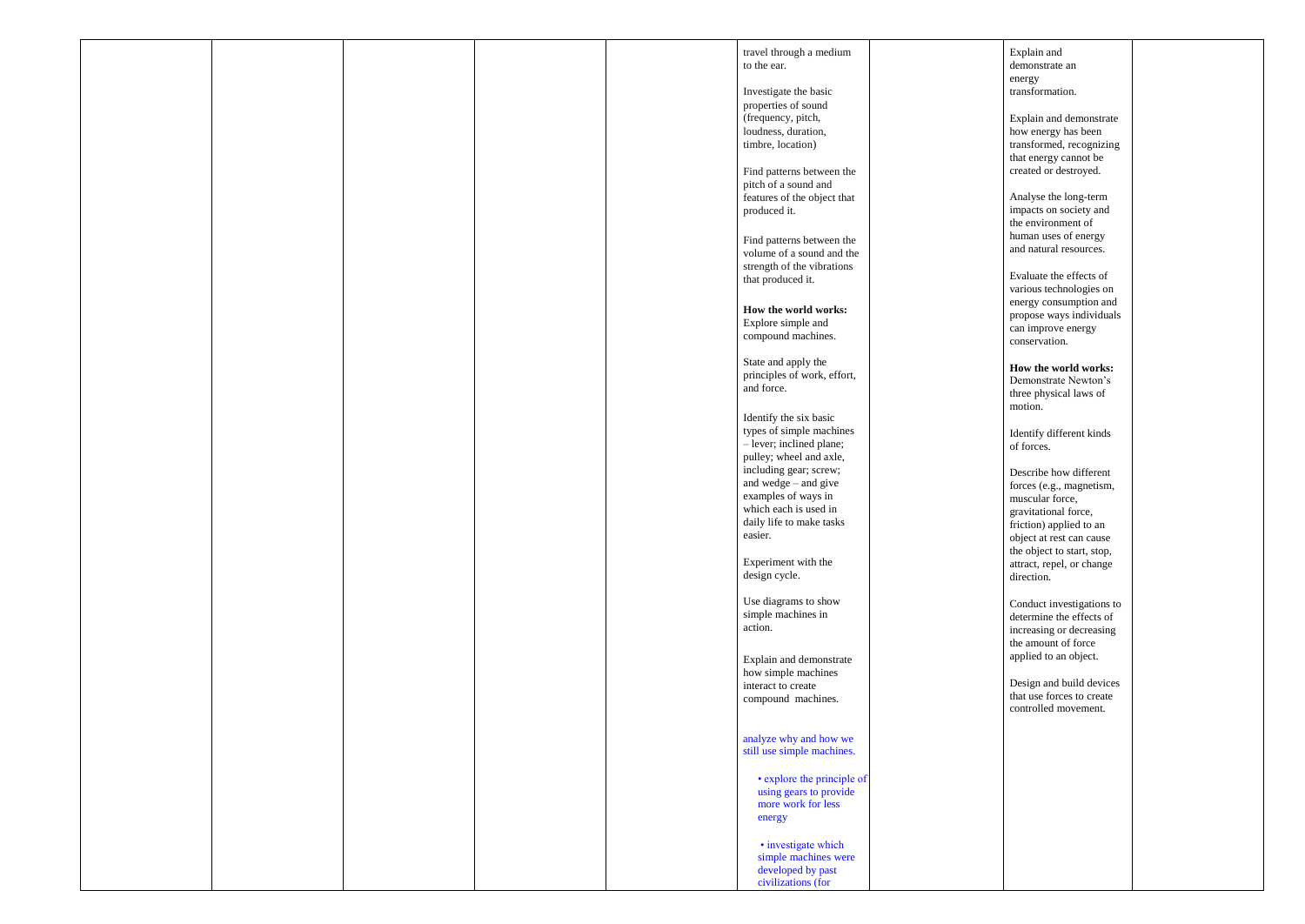|  |  | example, lever, ramp,<br>pulley, screw, wheel)                                                  |  |
|--|--|-------------------------------------------------------------------------------------------------|--|
|  |  |                                                                                                 |  |
|  |  | • understand the                                                                                |  |
|  |  | relationship between the<br>force applied to an<br>object and resulting<br>motion of the object |  |
|  |  |                                                                                                 |  |
|  |  |                                                                                                 |  |
|  |  |                                                                                                 |  |
|  |  | • explain the<br>relationship between<br>force and motion •                                     |  |
|  |  |                                                                                                 |  |
|  |  | identify their own and<br>others' existing ideas<br>about forces and motion                     |  |
|  |  |                                                                                                 |  |
|  |  |                                                                                                 |  |
|  |  | recognize that forces act<br>in all real-life situations                                        |  |
|  |  | whether objects are<br>moving or not                                                            |  |
|  |  |                                                                                                 |  |
|  |  |                                                                                                 |  |
|  |  |                                                                                                 |  |
|  |  |                                                                                                 |  |
|  |  |                                                                                                 |  |
|  |  |                                                                                                 |  |
|  |  |                                                                                                 |  |
|  |  |                                                                                                 |  |
|  |  |                                                                                                 |  |
|  |  |                                                                                                 |  |
|  |  |                                                                                                 |  |
|  |  |                                                                                                 |  |
|  |  |                                                                                                 |  |
|  |  |                                                                                                 |  |
|  |  |                                                                                                 |  |
|  |  |                                                                                                 |  |
|  |  |                                                                                                 |  |
|  |  |                                                                                                 |  |
|  |  |                                                                                                 |  |
|  |  |                                                                                                 |  |
|  |  |                                                                                                 |  |
|  |  |                                                                                                 |  |
|  |  |                                                                                                 |  |
|  |  |                                                                                                 |  |
|  |  |                                                                                                 |  |
|  |  |                                                                                                 |  |
|  |  |                                                                                                 |  |
|  |  |                                                                                                 |  |
|  |  |                                                                                                 |  |
|  |  |                                                                                                 |  |
|  |  |                                                                                                 |  |
|  |  |                                                                                                 |  |
|  |  |                                                                                                 |  |
|  |  |                                                                                                 |  |

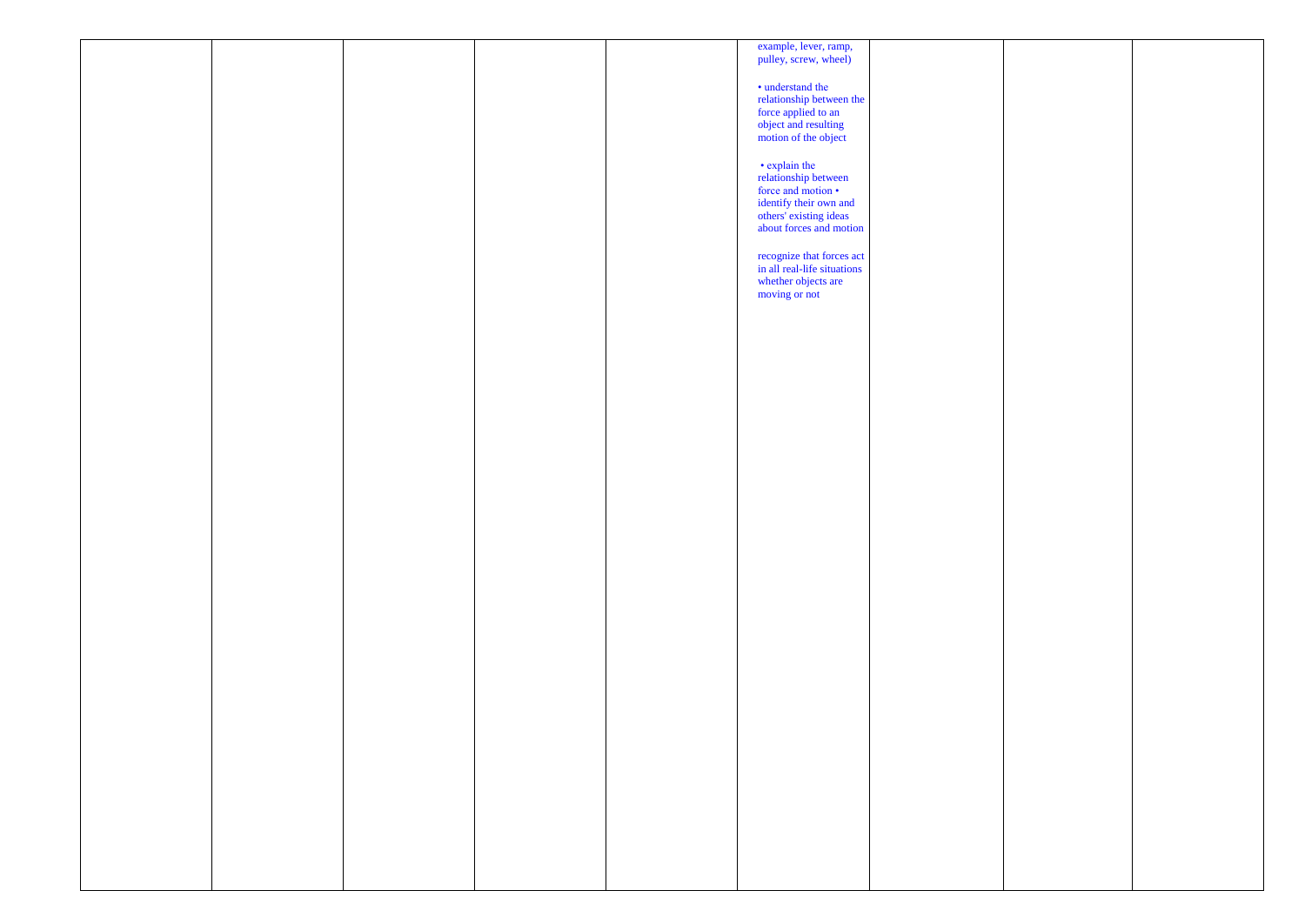| <b>Science Skills</b> | By the end of $K1$ ,<br>learners will:<br>1. explore ideas,<br>manipulate materials<br>and trial designs<br>⊐through play. | By the end of $K2/3$ ,<br>learners will:<br>1. follow a planning<br>process, | By the end of Grade<br>One, learners will:<br>explore ideas,<br>manipulate materials<br>and trial designs $\Box$<br>using digital and | By the end of Grade<br>Two, learners will:<br>. conduct guided<br>investigations by<br>observing, | By the end of Grade<br>Three, learners will:<br>1. conduct guided<br>investigations by<br>observing, | By the end of Grade<br><b>Four, learners will:</b><br>1. design and conduct<br>guided investigations<br>by observing, |
|-----------------------|----------------------------------------------------------------------------------------------------------------------------|------------------------------------------------------------------------------|---------------------------------------------------------------------------------------------------------------------------------------|---------------------------------------------------------------------------------------------------|------------------------------------------------------------------------------------------------------|-----------------------------------------------------------------------------------------------------------------------|
|-----------------------|----------------------------------------------------------------------------------------------------------------------------|------------------------------------------------------------------------------|---------------------------------------------------------------------------------------------------------------------------------------|---------------------------------------------------------------------------------------------------|------------------------------------------------------------------------------------------------------|-----------------------------------------------------------------------------------------------------------------------|

*By the end of Grade Five, learners will:* 1. design and conduct investigations to observe, questioning, *By the end of Grade Six, learners will:* 1. design and conduct investigations to observe, questioning,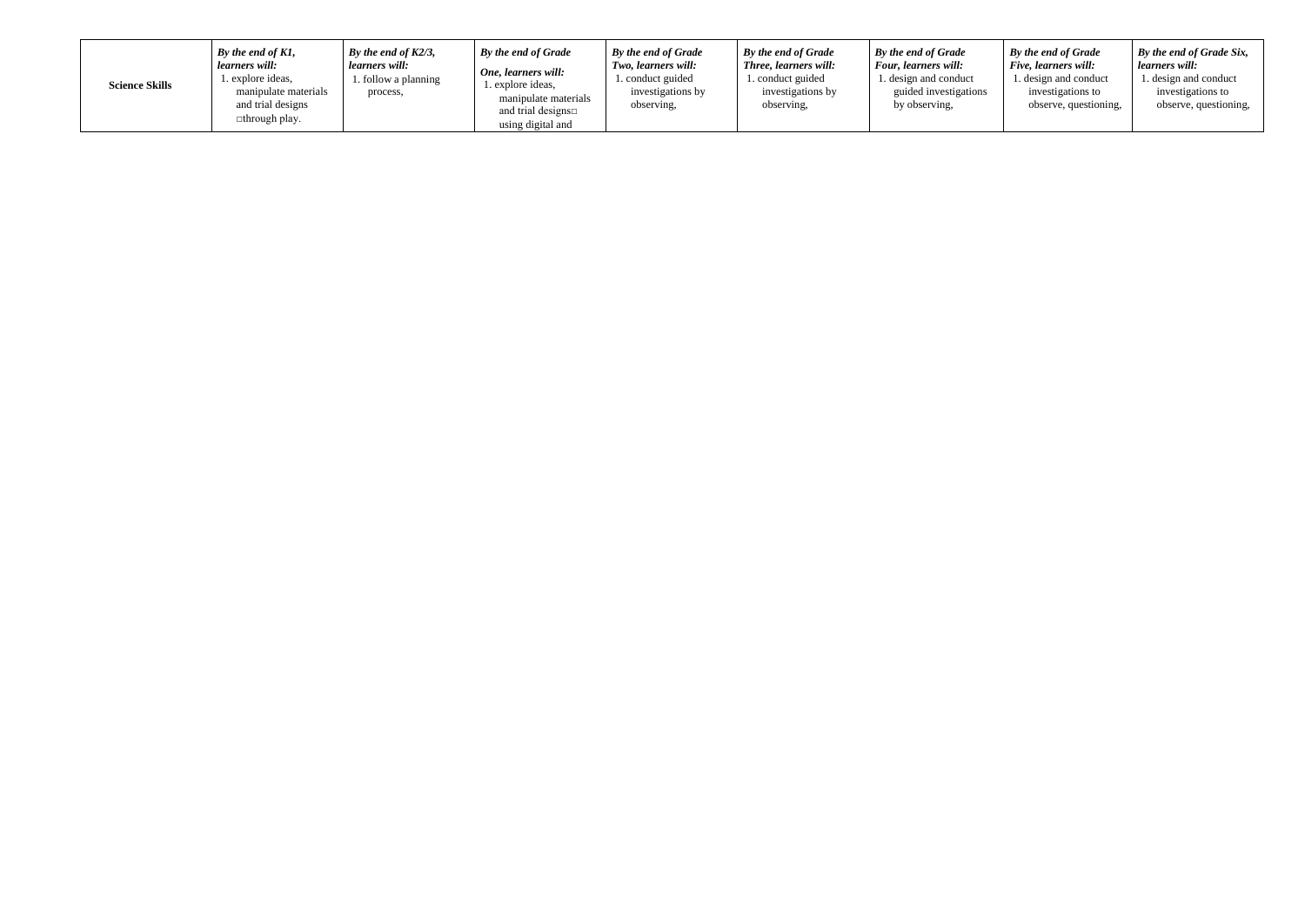| 2. ask questions about<br>2. explore ideas,<br>non-digital tools<br>questioning and<br>questioning and<br>questioning and<br>the familiar world<br>manipulate materials<br>predicting;<br>predicting;<br>predicting;<br>through play;<br>identify and generate<br>2. use their imagination<br>2.<br>identify and generate<br>2.<br>identify and generate a<br>talk about their<br>and trial designs using<br>2.<br>3.<br>observations<br>digital and<br>to propose a solution<br>a question or problem<br>a relevant question or<br>relevant question or<br>non-digital tools<br>to make something<br>problem to be explored<br>to be explored; $\Box$<br>problem to be<br>3. identify variables in<br>□through play,<br>work better;<br>using different types of<br>explored using<br>different types of<br>scientific inquiries*.<br>3. ask questions about<br>3. perform simple tests<br>simple<br>scientific inquiries*.<br>the familiar world,<br>3. formulate a testable<br>investigations;<br>using simple<br>4. talk about their<br>4.<br>manipulate a variable<br>equipment<br>perform simple tests<br>3.<br>hypothesis;<br>observations<br>4. identify variables in<br>in conducting an<br>4. suggest approaches<br>using simple<br>and methods for<br>investigation in order<br>simple<br>equipment<br>5. suggest possible<br>to conduct a fair test;<br>solving problems;<br>investigations;<br>discuss the ways in<br>5. manipulate a variable<br>5. suggest possible<br>explanations in<br>4.<br>which $\Box$ an<br>in conducting an<br>relation to what they<br>explanations in<br>relation to what they<br>have observed;<br>investigation in order<br>experiment is unfair<br>if the relevant<br>to conduct a fair test;<br>have observed;<br>6. gather and record<br>variables are not<br>6. gather and record<br>discuss the ways in<br>data to help answer<br>6.<br>which an experiment<br>controlled;<br>data to help answer<br>questions.<br>is unfair if the relevant<br>combine prior<br>5.<br>questions.<br>variables are not<br>knowledge with<br>controlled;<br>observations to<br>suggest and justify<br>7.<br>suggest an answer to<br>the question posed<br>possible explanations,<br>in the investigation<br>making reference to<br>prior knowledge/<br>6. record findings using<br>observations;<br>simple scientific<br>record findings using<br>language, drawings,<br>8.<br>labelled diagrams,<br>simple scientific<br>keys, bar charts, and<br>language, drawings,<br>tables<br>labelled diagrams,<br>keys, bar charts, and<br>use technology to<br>7.<br>make a task easier or<br>tables<br>repeatable in real-<br>use technology to<br>9.<br>make a task easier or<br>world tasks<br>repeatable in real-<br>world tasks<br>* recognise when a<br>simple fair test is<br>* recognise when a<br>necessary and help to<br>decide how to set it up;<br>simple fair test is<br>talk about criteria for<br>necessary and help to<br>decide how to set it up;<br>grouping, sorting and<br>talk about criteria for<br>classifying; and use<br>simple keys<br>grouping, sorting and<br>classifying; and use<br>simple keys |  |  |  |  |
|--------------------------------------------------------------------------------------------------------------------------------------------------------------------------------------------------------------------------------------------------------------------------------------------------------------------------------------------------------------------------------------------------------------------------------------------------------------------------------------------------------------------------------------------------------------------------------------------------------------------------------------------------------------------------------------------------------------------------------------------------------------------------------------------------------------------------------------------------------------------------------------------------------------------------------------------------------------------------------------------------------------------------------------------------------------------------------------------------------------------------------------------------------------------------------------------------------------------------------------------------------------------------------------------------------------------------------------------------------------------------------------------------------------------------------------------------------------------------------------------------------------------------------------------------------------------------------------------------------------------------------------------------------------------------------------------------------------------------------------------------------------------------------------------------------------------------------------------------------------------------------------------------------------------------------------------------------------------------------------------------------------------------------------------------------------------------------------------------------------------------------------------------------------------------------------------------------------------------------------------------------------------------------------------------------------------------------------------------------------------------------------------------------------------------------------------------------------------------------------------------------------------------------------------------------------------------------------------------------------------------------------------------------------------------------------------------------------------------------------------------------------------------------------------------------------------------------------------------------------------------------------------------------------------------------------------------------------------------------------------------------------------------------------------------------------------------------------------------------------------------------------------------------|--|--|--|--|
|                                                                                                                                                                                                                                                                                                                                                                                                                                                                                                                                                                                                                                                                                                                                                                                                                                                                                                                                                                                                                                                                                                                                                                                                                                                                                                                                                                                                                                                                                                                                                                                                                                                                                                                                                                                                                                                                                                                                                                                                                                                                                                                                                                                                                                                                                                                                                                                                                                                                                                                                                                                                                                                                                                                                                                                                                                                                                                                                                                                                                                                                                                                                                        |  |  |  |  |
|                                                                                                                                                                                                                                                                                                                                                                                                                                                                                                                                                                                                                                                                                                                                                                                                                                                                                                                                                                                                                                                                                                                                                                                                                                                                                                                                                                                                                                                                                                                                                                                                                                                                                                                                                                                                                                                                                                                                                                                                                                                                                                                                                                                                                                                                                                                                                                                                                                                                                                                                                                                                                                                                                                                                                                                                                                                                                                                                                                                                                                                                                                                                                        |  |  |  |  |
|                                                                                                                                                                                                                                                                                                                                                                                                                                                                                                                                                                                                                                                                                                                                                                                                                                                                                                                                                                                                                                                                                                                                                                                                                                                                                                                                                                                                                                                                                                                                                                                                                                                                                                                                                                                                                                                                                                                                                                                                                                                                                                                                                                                                                                                                                                                                                                                                                                                                                                                                                                                                                                                                                                                                                                                                                                                                                                                                                                                                                                                                                                                                                        |  |  |  |  |

*Making the PYP happen: A curriculum framework for international primary education*. (2007). Cardiff, Wales: International Baccalaureate organization. Great Britain, Department of Education. (2015, May 6). *National Curriculum in England: Science Programmes of Study*. Retrieved June 27, 2016, from <https://www.gov.uk/government/publications/national-curriculum-in-england-science-programmes-of-study/national-curriculum-in-england-science-programmes-of-study> Canada, Ontario Ministry of Education. (2007). Retrieved June 27, 2016, from<http://www.edu.gov.on.ca/eng/curriculum/elementary/scientec18currb.pdf>

|    |    | predicting and                          |                | predicting and                                   |
|----|----|-----------------------------------------|----------------|--------------------------------------------------|
|    |    | suggesting possible                     |                | suggesting possible                              |
| a  |    | explanations to a                       |                | explanations to a                                |
|    |    | question they have                      |                | question they have                               |
| ь  |    | posed;                                  |                | posed;                                           |
| эf | 2. | formulate a testable                    | 2.             | suggest approaches                               |
|    |    | hypothesis;                             |                | and methods for                                  |
|    | 3. | suggest approaches                      |                | solving □problems;                               |
|    |    | and methods for                         | 3.             | identify and                                     |
|    |    | solving                                 |                | manipulate a                                     |
|    |    | $\square$ problems;                     |                | variable in an                                   |
|    |    | 4. identify and                         |                | investigation in                                 |
|    |    | manipulate a                            |                | $\Box$ order to test a                           |
|    |    | variable in an                          |                |                                                  |
|    |    |                                         |                | student-generated                                |
|    |    | investigation in                        |                | hypothesis;                                      |
|    |    | $\Box$ order to test a                  | 4.             | explain the ways in                              |
|    |    | student-generated                       |                | which an experiment<br>is unfair if the relevant |
| t  |    | hypothesis;                             |                |                                                  |
| ıt |    | 5. explain the ways in                  |                | variables are not                                |
|    |    | which an experiment<br>is unfair if the | 5 <sub>1</sub> | controlled;                                      |
|    |    | relevant variables are                  |                | record data and                                  |
|    |    | not controlled;                         |                | results of increasing                            |
| ,  |    | 6. record data and                      |                | complexity using<br>scientific diagrams          |
|    |    |                                         |                |                                                  |
|    |    | results of increasing                   |                | and labels,                                      |
|    |    | complexity using<br>scientific diagrams |                | classification keys,<br>tables, scatter graphs,  |
|    |    | and labels,                             |                |                                                  |
|    |    | classification keys,                    | 6.             | bar and line graphs<br>take measurements,        |
|    |    | tables, scatter graphs,                 |                | using a range of                                 |
|    |    | bar and line graphs                     |                | scientific equipment,                            |
|    |    | 7. take                                 |                | with increasing                                  |
|    |    | measurements, using                     |                | accuracy and                                     |
|    |    | a range of scientific                   |                | precision, take repeat                           |
|    |    | equipment, with                         |                | readings when                                    |
|    |    | increasing accuracy                     |                | appropriate                                      |
|    |    | and precision                           | 7.             | report and present                               |
|    |    | 8. report and present                   |                | findings from                                    |
|    |    | findings from                           |                | inquiries, including                             |
|    |    | inquiries, including                    |                | conclusions, causal                              |
|    |    | conclusions, causal                     |                | relationships and                                |
|    |    | relationships and                       |                | explanations of and a                            |
|    |    | explanations of and a                   |                | degree of trust in                               |
|    |    | degree of trust in                      |                | results                                          |
|    |    | results                                 | 8.             | identifying scientific                           |
|    |    | 9. use technology to                    |                | evidence that has                                |
|    |    | make a task easier or                   |                | been used to support                             |
|    |    | repeatable in real-                     |                | or refute ideas or                               |
|    |    | world tasks                             |                | arguments                                        |
|    |    |                                         | 9.             | use technology to                                |
|    |    |                                         |                | make a task easier or                            |
|    |    |                                         |                | repeatable in real-                              |
|    |    |                                         |                | world tasks                                      |
|    |    |                                         |                |                                                  |
|    |    |                                         |                |                                                  |
|    |    |                                         |                |                                                  |

## *Reference documents:*